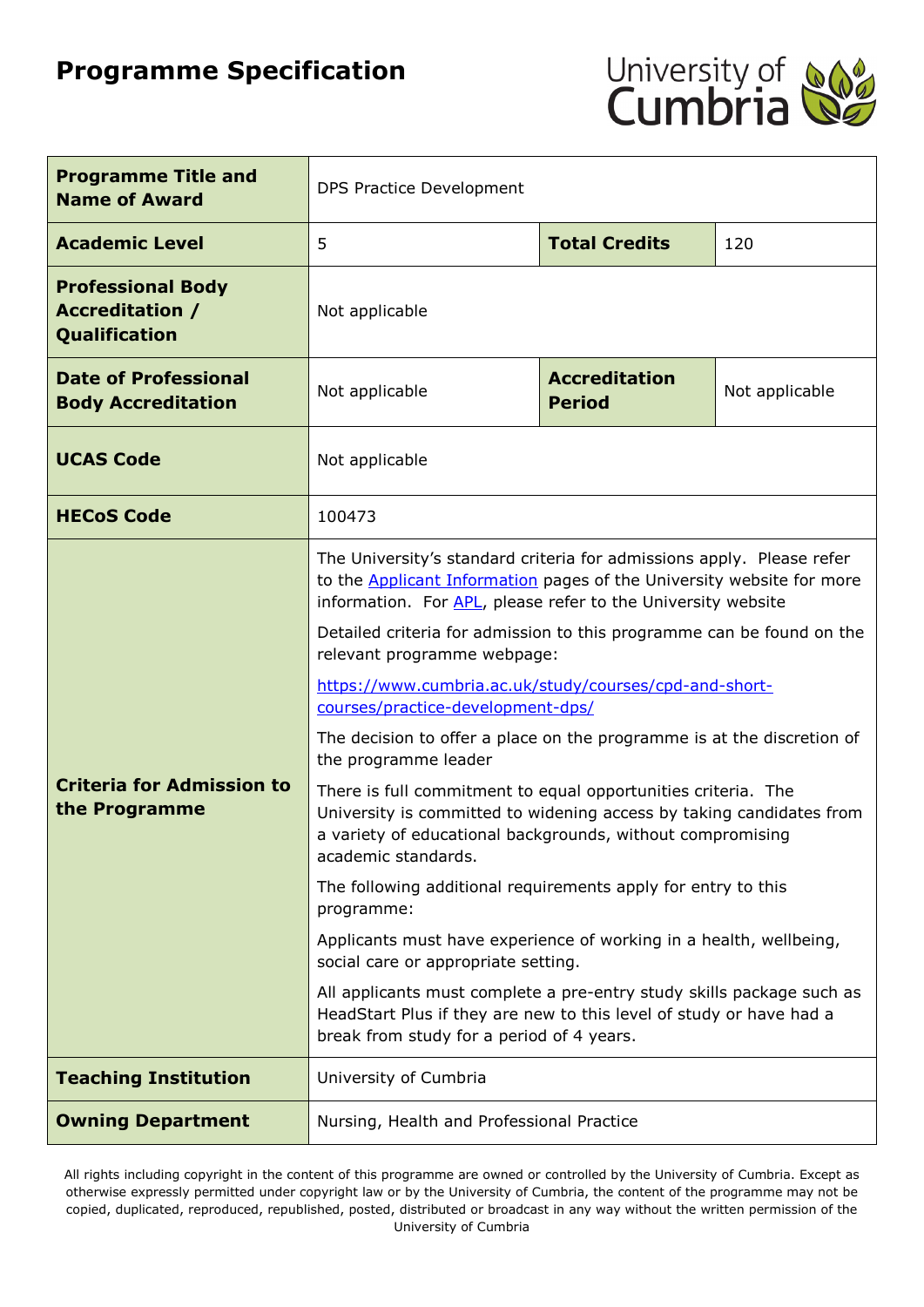| <b>Programme delivered in</b><br>conjunction with                                                    | Not applicable                                                                                                                    |  |  |
|------------------------------------------------------------------------------------------------------|-----------------------------------------------------------------------------------------------------------------------------------|--|--|
| <b>Principal Mode of</b><br><b>Delivery</b>                                                          | Blended Learning, Distance Learning                                                                                               |  |  |
| <b>Pattern of Delivery</b>                                                                           | Full-Time, Part-Time                                                                                                              |  |  |
| <b>Delivery Site(s)</b>                                                                              | All UoC campuses, approved partner locations, or off-site at employer<br>premises (subject to the policy for off-site delivery)   |  |  |
| <b>Programme Length</b>                                                                              | Full-Time: 1 year standard, 4 years maximum<br>Part-Time: 2 years standard, 4 years maximum                                       |  |  |
| <b>Higher Education</b><br><b>Achievement Report</b><br>(HEAR)                                       | Upon successful completion of this programme, you may receive a<br>Diploma Supplement/Higher Education Achievement Report (HEAR). |  |  |
| <b>Exit Awards</b>                                                                                   | Not applicable                                                                                                                    |  |  |
| <b>Period of Approval</b>                                                                            | August 2019 - July 2025                                                                                                           |  |  |
| This programmo has been approved (validated) by the University of Cumbria as suitable fer a range of |                                                                                                                                   |  |  |

This programme has been approved (validated) by the University of Cumbria as suitable for a range of delivery modes, delivery patterns, and delivery sites. This level of potential flexibility does not reflect a commitment on behalf of the University to offer the programme by all modes/patterns and at all locations in every academic cycle. The details of the programme offered for a particular intake year will be as detailed on the programme webpage.

### **Cumbria Graduate Attributes**

Throughout your studies, you will be provided with the skills and knowledge relevant to the global workplace. All successful graduates of the University of Cumbria will be:

- Enquiring and open to change
- Self-reliant, adaptable and flexible
- Confident in your discipline as it develops and changes over time
- Capable of working across disciplines and working well with others
- Confident in your digital capabilities
- Able to manage your own professional and personal development
- A global citizen, socially responsible and aware of the potential contribution of your work to the cultural and economic wellbeing of the community and its impact on the environment
- A leader of people and of places
- Ambitious and proud

#### **Programme Features**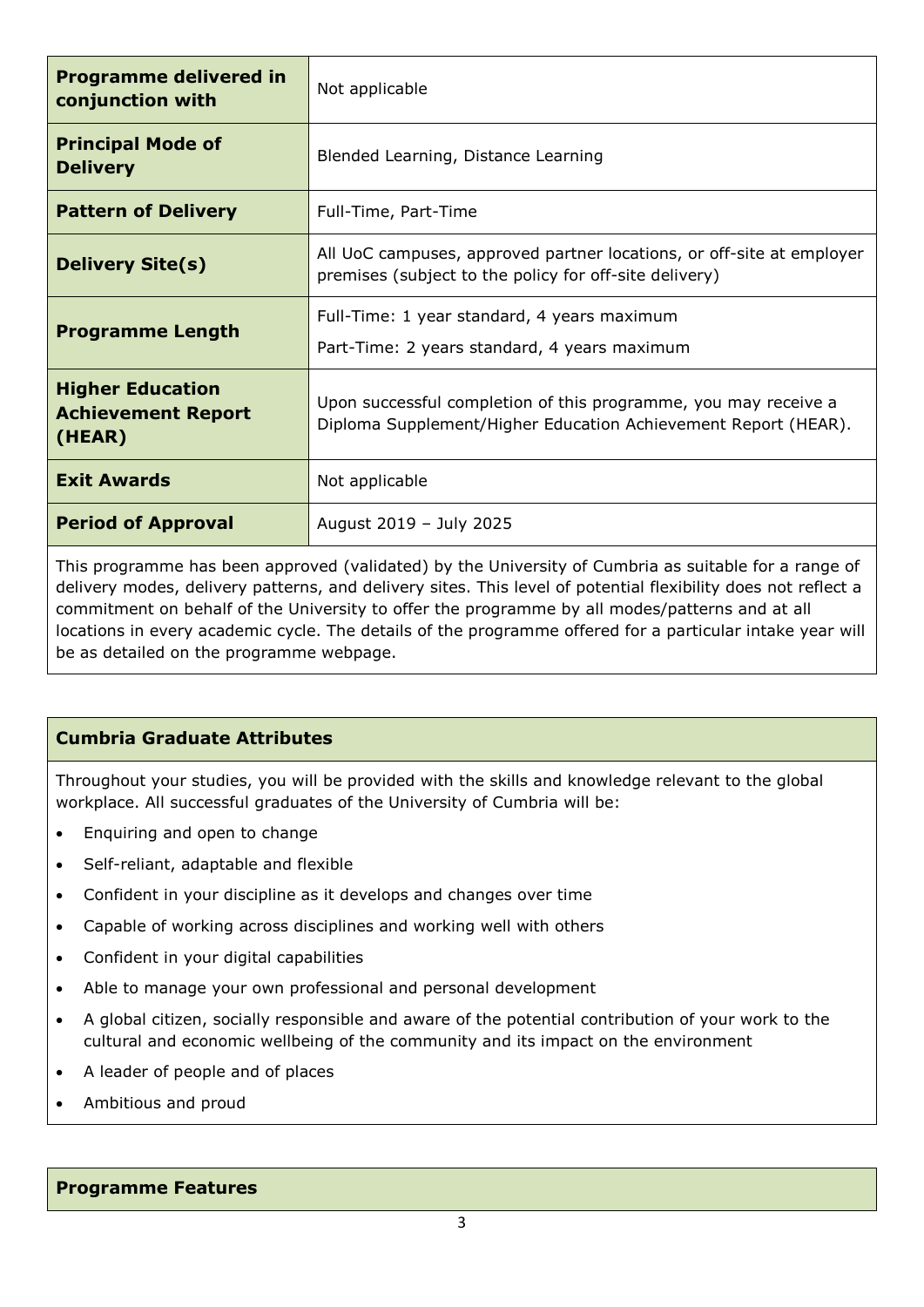Our long-established Practice Development Framework comprises tailor-made continuing professional development (CPD) for all healthcare professionals including nurses, occupational therapists, physiotherapists, radiographers, paramedics as well as unregistered staff working in the health, wellbeing and social care sector. Programmes within the framework have been designed to meet the needs of anyone interested in developing their professional and personal knowledge and expertise to develop excellence in practice within community, workplace and health and social care settings. Studying with us you will be offered the opportunity of tailoring your own programme of study, consisting of single modules, short courses or full programmes of study. Delivery is flexible involving online distance learning and/or on campus study. Potentially, credits from other programmes you have studied can be taken into account and there are flexible funding options available, with the option to pay on a module-by-module basis or via a student loan where appropriate.

Programmes within the Practice Development Framework provide accessible higher education opportunities at a level which is appropriate to you, the student. The programmes utilise a collaborative approach in the provision of inclusive person-centred continuing professional development education, which is responsive to market demand and which has been developed following extensive engagement with employers, current students and external commissioners. Whilst undertaking this programme of study, you will be introduced to and experience the process of transformative learning, founded upon personal critical reflection which will develop you as a knowledgeable, flexible, enquiring practitioner, capable of problem solving and leading innovative approaches.

Your programme *"will include content which is relevant to the world of work, emphasising problemsolving and the interaction of theory and practice. It will challenge you intellectually, promoting independence and confidence"* (University of Cumbria, Learning, Teaching and Assessment Strategy [LTA] 2017-22). Equally focussing upon one of the key themes from the same strategy we aim to *"provide an environment for the development of professionally relevant, research informed and innovative programmes".* This theme not only provides a foundation for your chosen area of study, but it also recognises the importance of using a clear educational curriculum model and framework to structure your programme, with you as the learner being central to this process.

Focussing on the knowledge and skills required for your employment, the curriculum accommodates the latest contemporary practice developments, key elements of reflective practice and transformative learning. Our University of Cumbria graduate attributes recognise the importance of you being *"selfreliant, adaptable and flexible"* in your thinking and practice. This will be reflected in developing and enhancing your skills of enquiry and encouraging you to be *"open to change"* embracing the principles which underpin transformative learning. Our collaborative approach to learning has underpinned Practice Development programmes for many years and moving forward together we can support you as you adopt and benefit from the transformative learning process, which indicates an ongoing change and reflects the importance of life-long learning.

Managed by an overall framework leader, with individual programme leaders for each target award, the Practice Development Framework is based on the principles of credit accumulation (and transfer), flexibility and choice. You may be able to transfer existing internal (University of Cumbria) credit into your award, providing you can demonstrate currency and applicability of the credit to the award. Each programme incorporates a pre-determined selection of relevant health, wellbeing and social care modules which have been validated for stand-alone delivery. You will have the opportunity to accumulate credit through the completion of those modules which are most appropriate to you and your practice. The number and type of modules will depend on your desired target award. For those students studying on a module-by-module basis, once the appropriate amount of credit has been acquired, you will be able to transfer the credit into a named award (providing you meet the entry criteria for that award) and providing the requirements in relation to core and optional modules for the award have been achieved.

The Practice Development Framework incorporates a variety of bespoke negotiated and work based learning modules which have been explicitly designed to meet the needs of learners who are already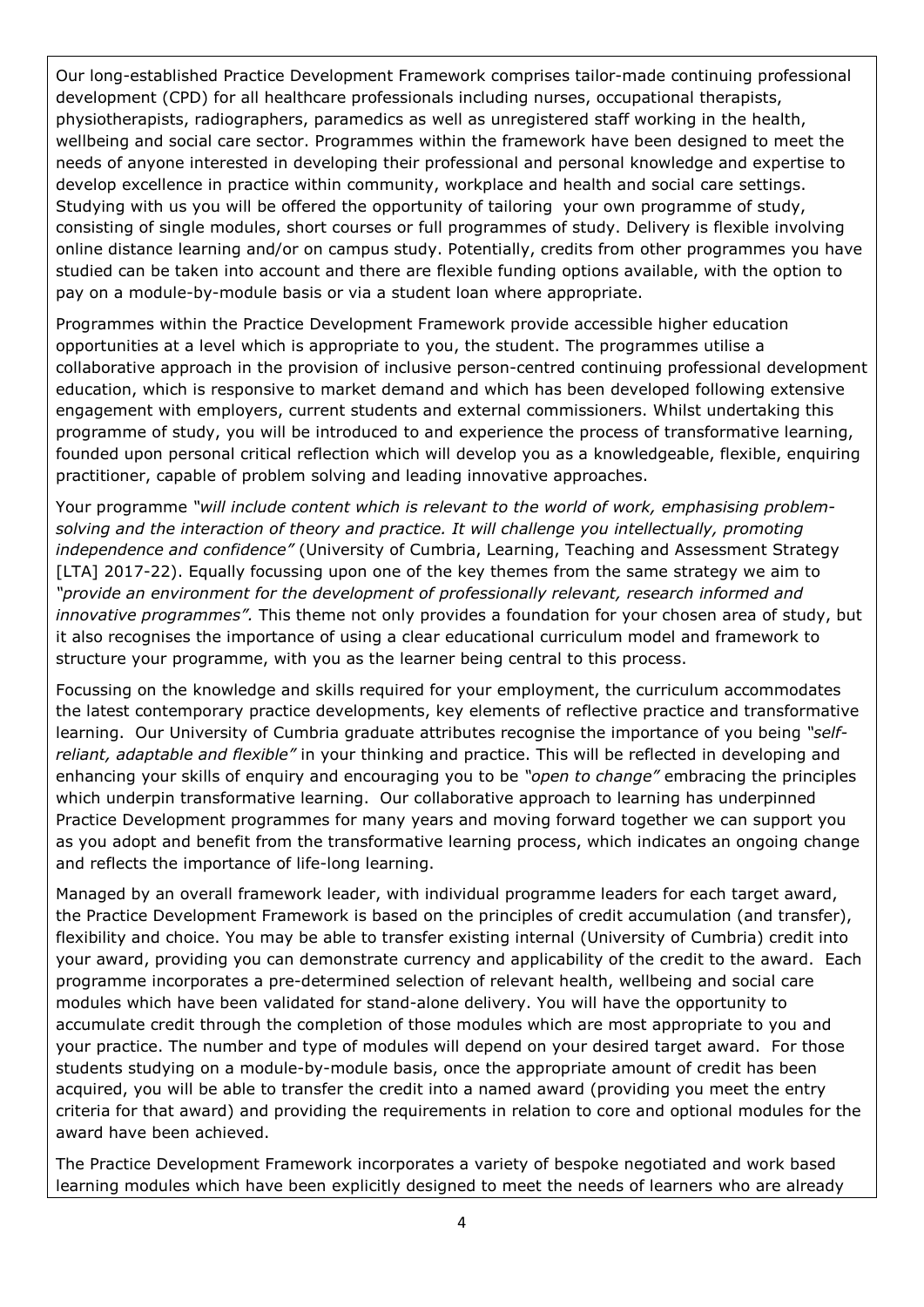working in a wide range of practice situations. Flanagan *et al* (2000) describe work-based learning as a means for integrating university level learning with learning from experience in the workplace, the bringing together of self-knowledge, expertise at work and formal knowledge. Work-based learning is a learning process rather than a teaching process, which encourages you to take responsibility for your own learning and develops attitudes and skills towards lifelong learning (Chapman and Howkins, 2003). These 'shell' modules allow you to undertake focussed study, relevant to you and your place of work which is directed by a pre-determined set of generic learning outcomes to ensure academic rigour and consistency is maintained. The nature of the content and assessed work will be determined cooperatively by you and / or your employer (where relevant) and a designated subject tutor.

Proposals to undertake either negotiated (NL) or work based learning (WBL) are submitted to the module leader for approval during the preceding semester. A designated subject tutor is appointed to supervise your study. Working with your tutor, you will agree a learning contract, specifying the exact focus and content of your NL / WBL module. This will detail your personal aims and specify the learning outcomes and agreed assessment activities which you will undertake in order to fully address the generic, pre-determined learning outcomes. Your tutor will assist you to identify key learning resources related to the area of study.

The assessment activity will be appropriate to the module content and may include an assessment of skills as well as knowledge, as appropriate to the subject of the NL/WBL. The learning contract will be submitted as part of the final coursework. For WBL, a practice-designated mentor will provide support and guidance within your workplace, the exact nature of this support will be agreed within the learning contract and approved by the tutor.

In the case of the **DPS Practice Development**, you will be required to have completed the following modules:

- Core module: Evidence Based Practice (20 credit)
- Core module: Communication Skills in Health and Social Care (20 credit)
- Core Module: Collaborative Working in Health and Social Care (20 credit)

The remaining credits may be selected from the list of optional (and adopted) modules which is appended to this programme specification to a total of 120 credits. The dedicated list of optional modules reflects the diverse roles and responsibilities of students and the wide range of health, wellbeing and social care settings within which they work. All modules must be relevant to your area of practice and target award, and agreed in your personal development plan with your personal tutor. The dedicated list of optional modules reflects the diverse roles and responsibilities of students and the wide range of health, wellbeing and social care settings within which they work.

Our flexible blended and/or distance learning programme will see you gain the qualities and knowledge you need to become a high-calibre professional able to confidently deal with the changing dynamics of the health care economy. Our aim is to help you enhance your professional prospects and enable you to play an active role in developing your own practice. Therefore you can study module-by-module from your own home at a time that will fit around your shift pattern and day-to-day commitments. We have extensive experience as CPD distance learning providers. Interactive online classrooms give you the opportunity to debate and discuss real-life scenarios and experiences with fellow students, so you won't feel like you are learning alone. You may be able to bring previous university credit with you – whether from us or another institution as we have generous allowances for the accreditation of prior learning (APL). After completion of this programme you'll be prepared to pursue a career at a more senior level.

Following completion of Level 5 study, the framework facilitates seamless progression to Level 6 study including the BSc (Hons) Practice Development.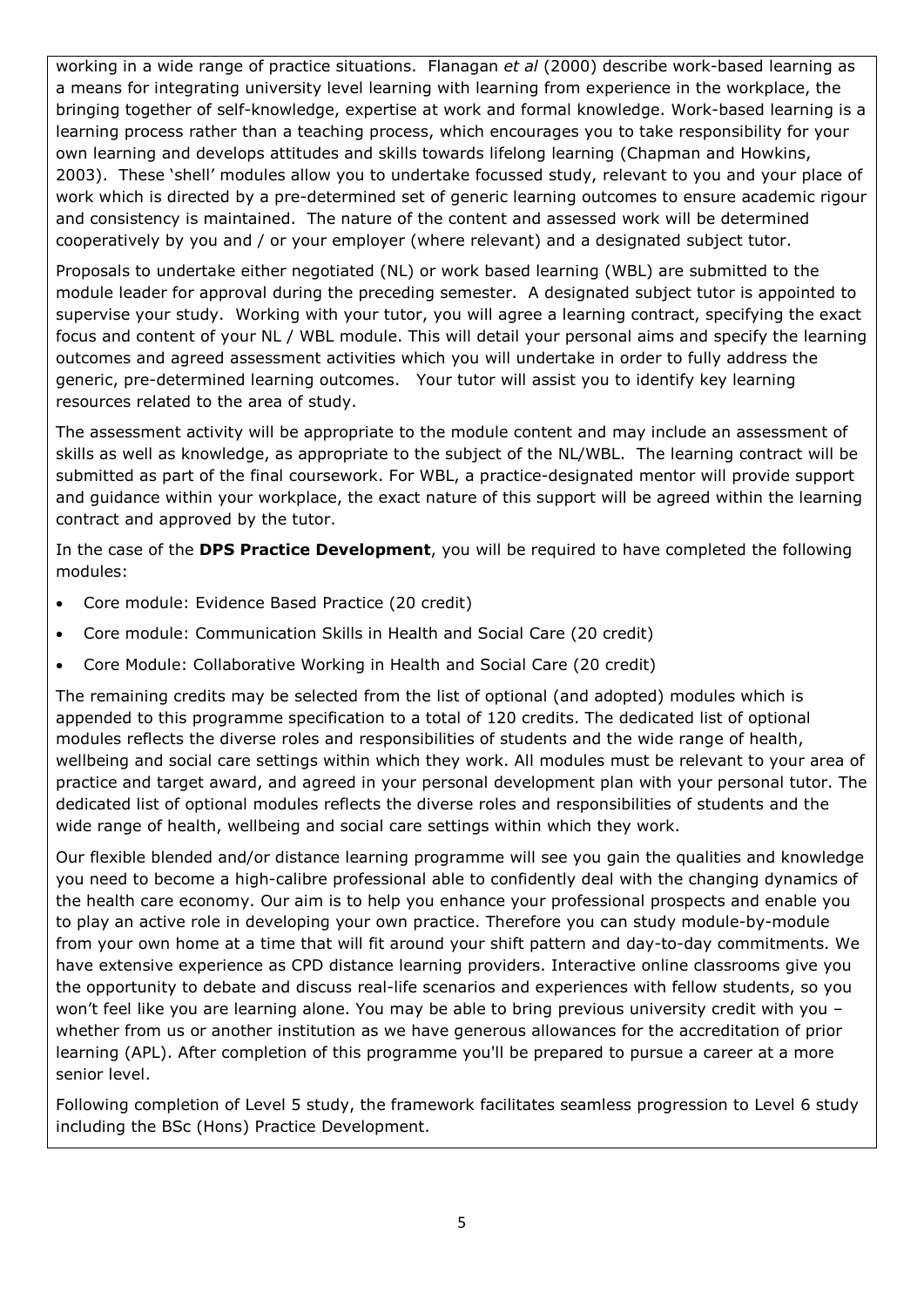### **Aims of the Programme**

The overall aims of the Programme are to:

- 1. Provide a flexible, modular structure for negotiating a programme of study which provides a coherent scheme and progression route recognising and valuing prior experience and learning and building on this through a process of transformative reflection.
- 2. Provide you with the opportunity to develop intellectual, analytical, and problem solving skills which encourage the development of mature and independent decision making and reasoned judgement.
- 3. Develop conceptual knowledge and practical understanding of how techniques of enquiry enable the critical analysis, interpretation and application of contemporary evidence within your sphere of influence.
- 4. Develop academic and transferable key attributes within the lifelong learning context.
- 5. Facilitate the development of you as a change agent, able to respond to a dynamic practice environment and provide a learning experience which promotes the application of a robust client/user focus and a collaborative approach to both learning and practice.

#### **Level Descriptors**

Level Descriptors describe in general terms the expected outcomes you will achieve at each level of study as you progress through your programmes. They describe the relative demand, complexity, depth of learning and learner autonomy associated with a particular level of learning and achievement. The University's Level Descriptors are aligned to the national [Framework for Higher Education](http://www.qaa.ac.uk/en/Publications/Documents/qualifications-frameworks.pdf)  [Qualifications](http://www.qaa.ac.uk/en/Publications/Documents/qualifications-frameworks.pdf) (FHEQ) and are a key mechanism for ensuring the academic standards of the University's provision.

At Level 5: (Usually Year 2 undergraduate), you will be able to demonstrate that you have the ability:

- To apply and evaluate key concepts and theories within and outside the context in which they were first studied.
- Select appropriately from and deploy a range of subject-specific, cognitive and transferable skills and problem solving strategies to problems in the field of study and in the generation of ideas effectively communicate information and arguments in a variety of forms.
- Accept responsibility for determining and achieving personal outcomes.
- Reflect on personal and work place experience in the light of recent scholarship and current statutory regulations.

### **Programme Outcomes – Knowledge and Understanding**

The programme provides opportunities for you to develop and demonstrate the following:

#### **After 120 credits of study (DPS) you will be able to demonstrate understanding of:**

**K1.**The professional, ethical and legal perspectives of health and social care practice, including diversity and cultural issues in the community and workplace

**K2.**The need for and constraints of developing reflective practice, managing change and of multiprofessional working including concepts and frameworks for collaborative and partnership working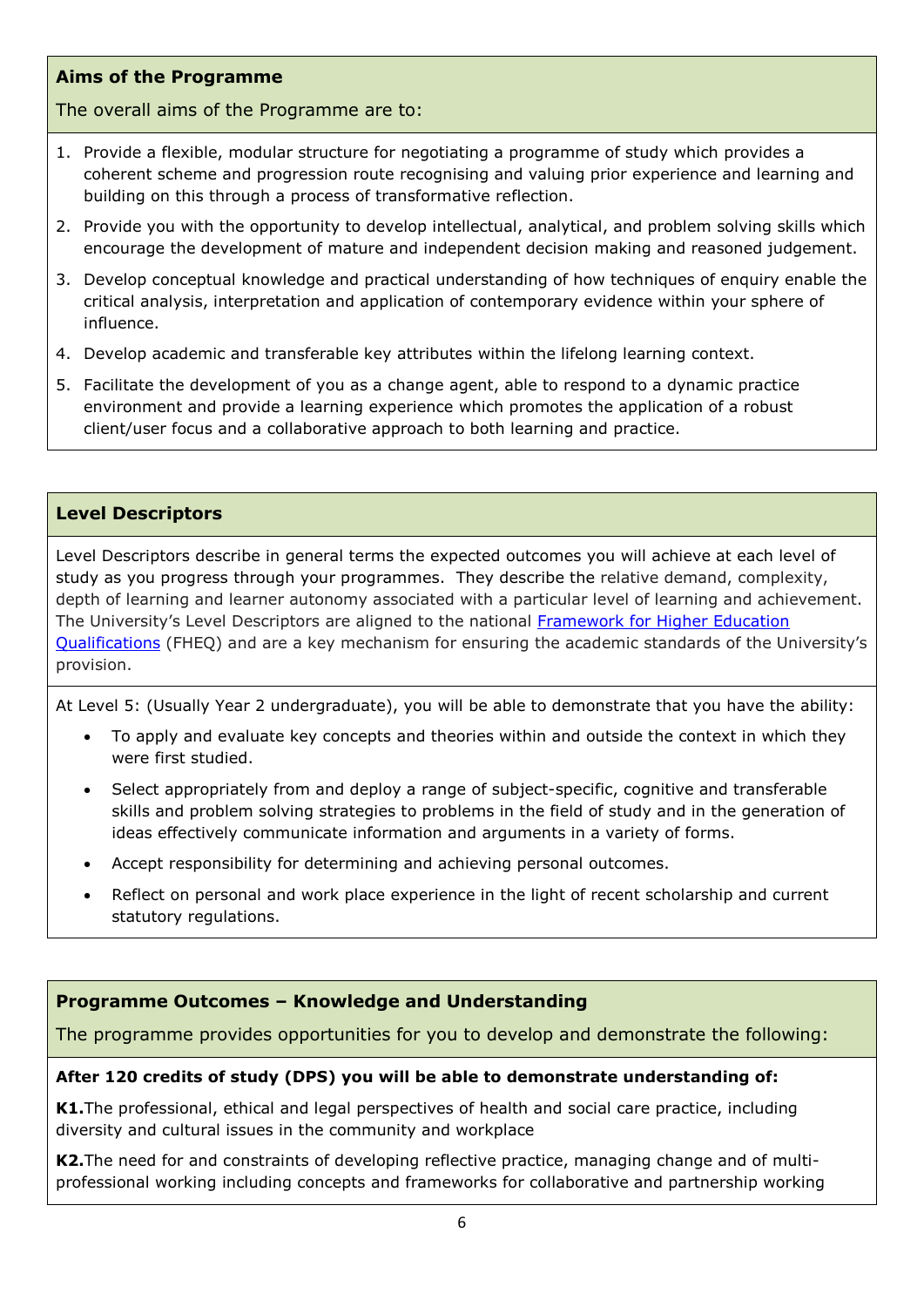**K3.** The evidence, theories and policy drivers that underpin decision making and judgement in holistic health and social care practice.

**K4.**The combined theoretical and clinical concepts underpinning your practice within a health, wellbeing or social care setting

# **Programme Outcomes – Skills and other Attributes (including Employability Skills)**

The programme provides opportunities for you to develop and demonstrate the following:

#### **After 120 credits of study (DPS) you will be able to:**

**S1.** Make sound professional judgements and utilise different modes of decision making.

**S2.** Take responsibility for own learning and development using transformative reflection to appraise your own capabilities, plan and implement actions within required deadlines.

**S3.** Utilise acquired knowledge and skills to enhance service user experiences and your own personal development.

**S4.** Search for, analyse and apply a contemporary evidence base for practice.

**S5.** Use information technology effectively, as a resource of information, as a learning aid and for the presentation of information.

### **External and Internal Reference Points**

The following Subject Benchmark Statements and other external and internal reference points have been used to inform the Programme Outcomes:

- Public Health England (2017) consultation document [Facing the Facts, Shaping the Future](https://www.hee.nhs.uk/our-work/workforce-strategy) (a draft health and care workforce strategy for England to 2027)
- [QAA Subject Benchmark Statement: Health Studies](https://www.qaa.ac.uk/docs/qaa/subject-benchmark-statements/sbs-health-studies-16.pdf?sfvrsn=779ff781_8) (2016)
- [QAA Subject Benchmark Statement: Paramedics](https://www.qaa.ac.uk/docs/qaa/subject-benchmark-statements/sbs-paramedics-16.pdf?sfvrsn=9594f781_12) (2016)
- [College of Paramedics, Post-Registration Career Framework](https://www.collegeofparamedics.co.uk/publications/post-reg-career-framework) (2018)
- [Transforming Urgent and Emergency Care Services in England](https://www.england.nhs.uk/wp-content/uploads/2015/06/trans-uec.pdf) (NHS England, 2015)
- [UoC Learning, Teaching and Assessment Strategy](https://www.cumbria.ac.uk/media/university-of-cumbria-website/content-assets/public/aqs/documents/LearningTeachingAssessmentStrategy.pdf)
- [UoC Strategic Plan 2017-2020](https://www.cumbria.ac.uk/about/publications/strategic-plan/)
- UoC Department of Nursing, Health and Professional Practice Business Plan 2016-2021
- [UoC Academic Regulations and Academic Procedures and Processes](https://www.cumbria.ac.uk/about/organisation/professional-services/academic-quality-and-development/academic-regulations/)

#### **Graduate Prospects**

Completion of this programme of study will enhance employability and career prospects. This may manifest in a number of ways, for example, you may use this qualification to gain promotion within your professional role or to develop or extend your sphere of practice.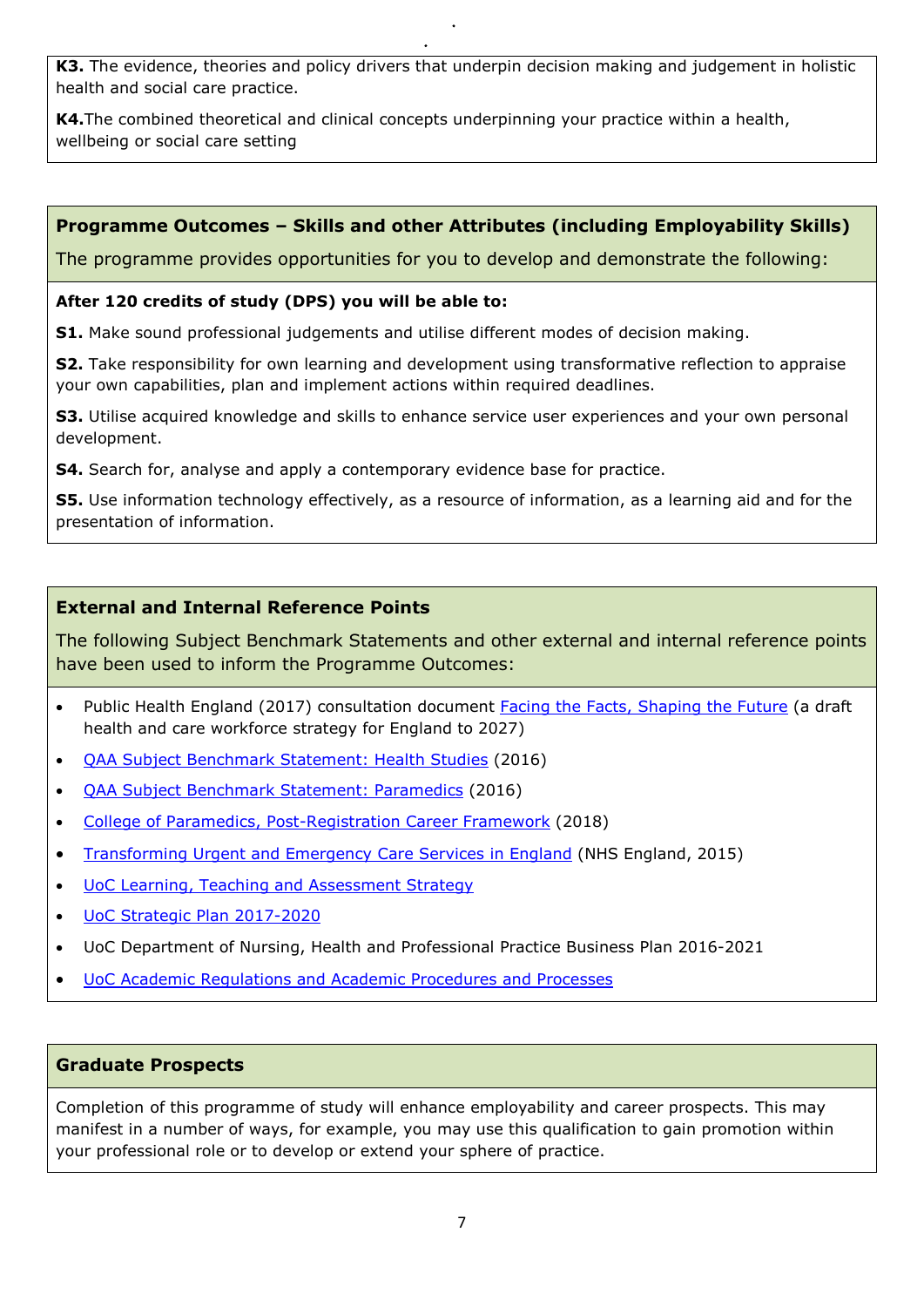### **Learning, Teaching and Assessment Strategies employed to enable the Programme Outcomes to be Achieved and Demonstrated**

As a student at the University of Cumbria, you are part of an inclusive learning community that recognises diversity. You will have opportunities to learn by interacting with others in a collegiate, facilitative and dynamic learning environment. Teaching, assessment and student support will allow equal and equitable opportunities for you to optimise your potential and develop autonomy.

We seek to create a stimulating and innovative community of learning, whether encountered on campus or at a distance. Facilitated by our expert practitioner staff, you will experience a learning environment that is well equipped, flexible, and stimulating.

The University of Cumbria , Learning, Teaching and Assessment Strategy (LTA, 2017-22) underpins all aspects of the Practice Development Framework.

The framework is designed to be flexible, utilising the full range of UoC digital resources and supported communication through learning technology (including online and distributed places for learning). Learning is based in both academic study and practice environments. You are actively facilitated to use, apply and integrate your developing knowledge within your practice and to develop an enquiring, evaluative approach to your study and practice, through a transformative learning experience.

Where specifically included, work based learning is facilitated by a practice designated mentor, supported by the University.

#### **Learning and Teaching Methods will:**

- Promote the development of inclusive practice and address a range of learner types
- *"Scheduled learning and teaching"* encompasses a variety of approaches to learning and teaching across the framework. Strategies include online and / or class-based workshop activities, facilitated discussion and debate, tutorials, guided study and reading, work based learning, reflection on practice
- Use learning technology to promote your learning and achievement, for example through the use of mobile technology, podcasts, webinars
- Provide active learning and social learning opportunities
- Provide appropriate engagement and facilitation models for distance, online and flexible learning students
- Provide opportunities for you to select modules appropriate to your professional context thus fostering employability prospects
- Foster aspiration and career readiness through work-based, experiential and inter-professional learning
- Be relevant to the needs of your workplace, emphasising problem-solving and the interaction of theory and practice
- Use research-informed teaching, drawing on health, social care and workplace knowledge and expertise

The framework is successfully delivered by a team of specialist, experienced lecturers, ensuring learning and teaching methods are contemporary and contextually relevant.

#### **Summative and Formative Assessment Methods:**

- Assessment load is minimised for your benefit whilst upholding robust academic standards
- Are designed to provide a creative and balanced strategy across the programme.
- Provide a range of authentic, engaging and challenging formative assessment activities which as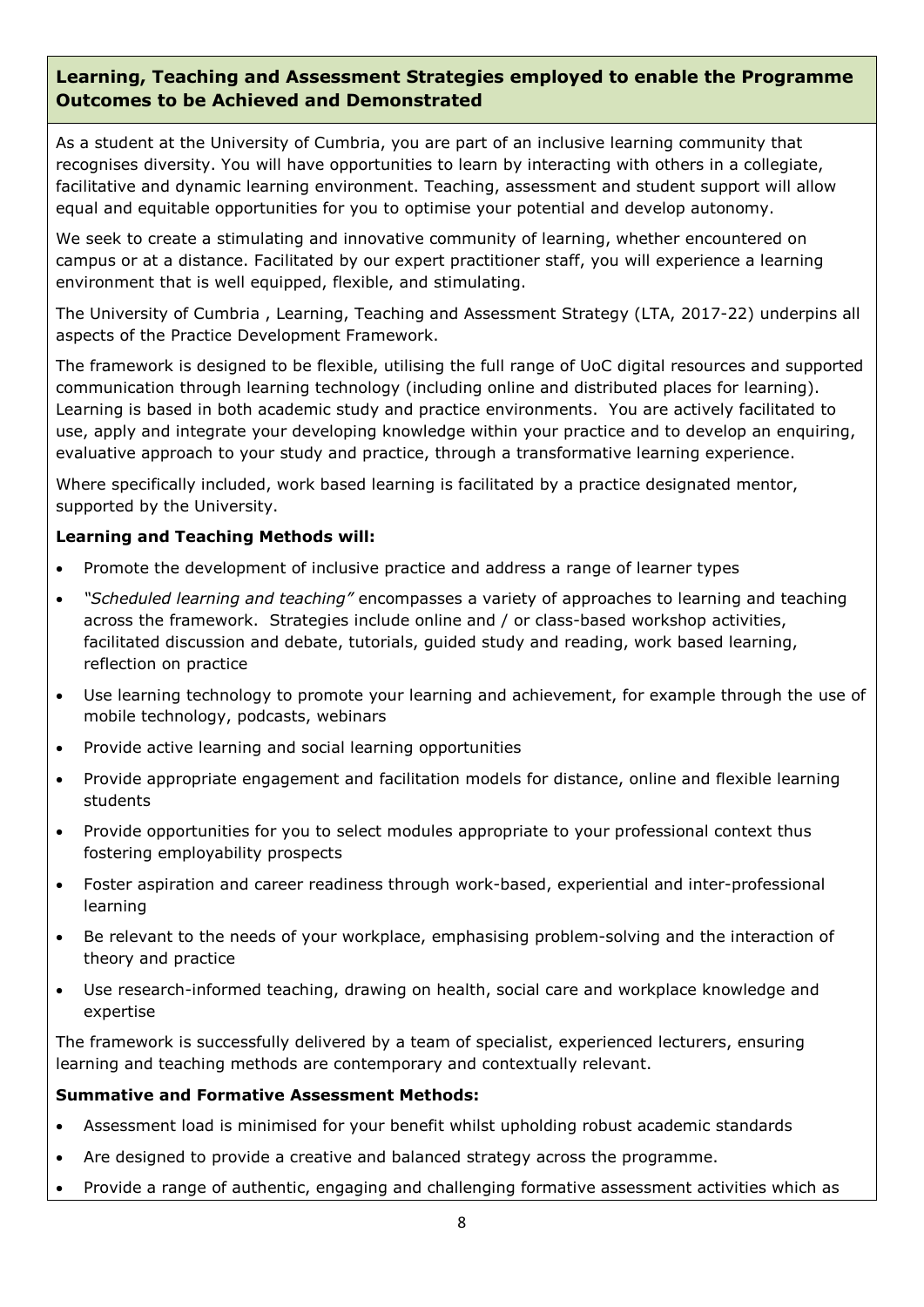well as being important for learning, promote the value of formative assessment and contribute to the successful completion of the summative assignment task(s). Examples include quizzes, group work, peer review, presentations, reflection, tutorials, online activities which are designed to generate feedback on performance in order to improve learning

- Enable the valid testing of the programme learning outcomes, through a variety of summative *"written assignments"* including for example; portfolio, case study, reports, reflective accounts, response to peer review, academic essays, appraisal of evidence,
- Are relevant to the needs of the workplace, allowing for authentic assessment and effective formative feedback to facilitate your success
- Encourage you to critically reflect on your knowledge and skills development, in order to develop your ability to make sound professional judgements

### **Student Support**

Here at the University of Cumbria you will be supported by many individuals and teams. Some, like your tutors and library services, you will have regular contact with, others work in teams 'behind the scenes', however their valuable contribution to your experience and engagement with the learning process is a significant one and they too have been involved in the development of your modules and programmes, as evidenced by their suggestions (highlighted through the use of quotations below).

Through studying with us you will be able to *"recognise and understand how digital literacy works to enhance your learning"* (LTA, 2017-22)*.* Some of your formative and summative assessments will involve using digital resources to capture your personal learning and this will be linked to the use of 'artefacts' and transformative learning.

Digital technology allows us to access the most up to date information and research especially in relation to care and practice. Accepting that the location and finding of information can be extremely quick, it becomes important to develop your *"abilities to critique the quality and validity of this".* Our academic literacy team (along with your tutors) will encourage you to be discerning in your use of evidence and reference sources to support your academic writing. The literacy team will also encourage you to *"develop your practice voice"* when writing, and *"be able to articulate your learning in relation to practice and the associated decision making process in order to teach others".* This is an important aspect of developing your confidence when writing academically, accepting and recognising the depth of your critical thinking when problem solving in practice and then transferring this process to your academic literacy skills.

In doing this you will obviously have the support from our literacy team and tutors, with both encouraging you to access our Headstart virtual learning study skills package. Here you will be guided through the programme which specifically focuses upon developing your academic writing skills. This will show you how to begin, structure and conclude an assignment for example and reinforce the importance of using the adopted Harvard referencing technique to support your content. Feedback from these teams has led us to involve a teacher from the continuing professional programme in the initial academic study skills induction. With this collaborative approach you will be able to ground the exploration of literacy skills in your own practice*.*

We provide responsive learner support that promotes student success. Our approach to learner support is designed to support achievement and progression, champion inclusivity and accessibility, prepare you for opportunities beyond study, and promote independence and resilience, enabling you to achieve your potential.

As a student of the University of Cumbria, you will be taught by academics and expert practitioners who facilitate learning through structured inquiry. You will be provided with access to high quality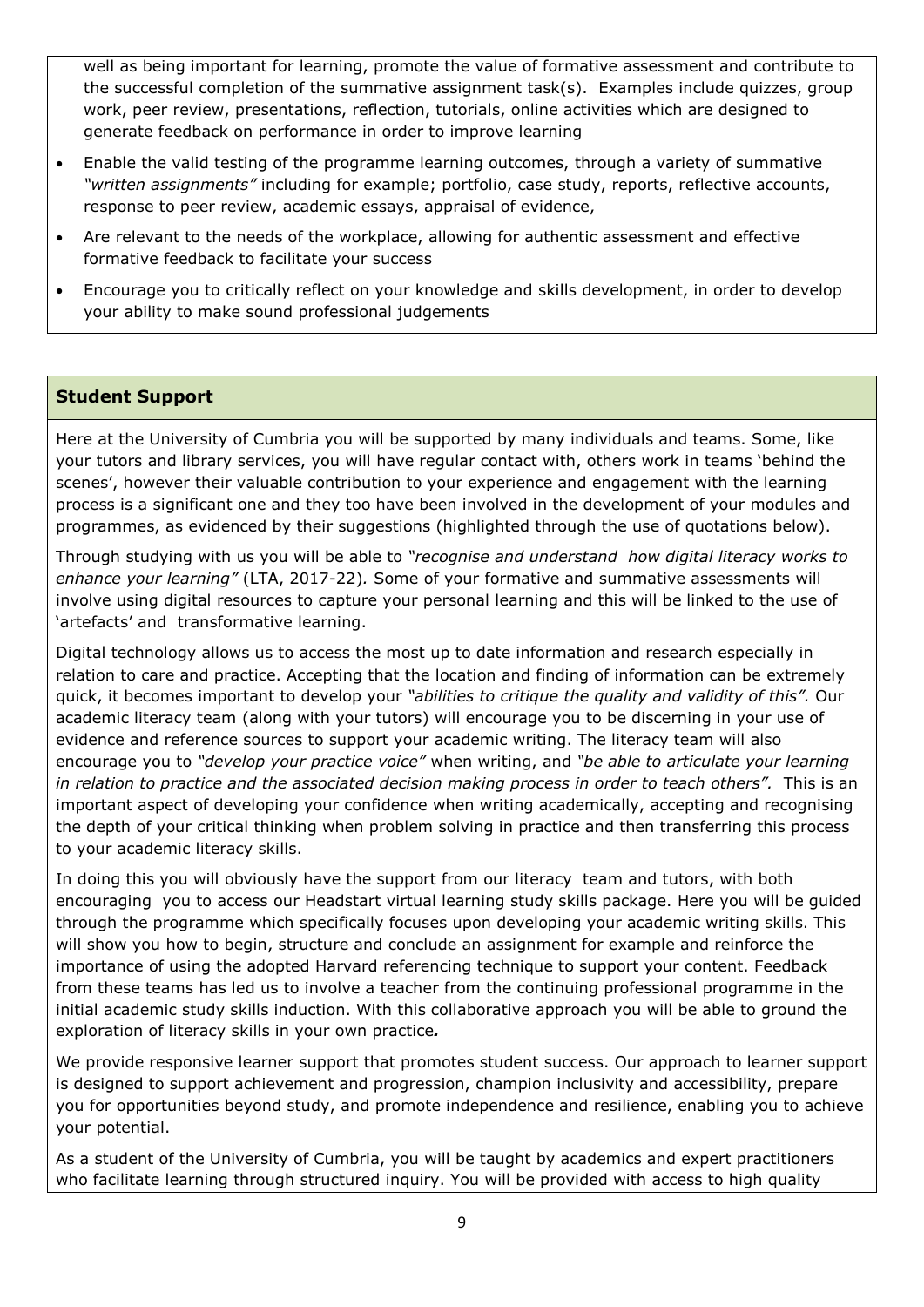academic resources through physical and digital libraries and will be supported to develop skills that enable you to become a critical, reflective, discerning and independent learner and researcher.

# **Induction**

You will be required to complete a framework-specific induction programme either online or face to face. Induction is used to introduce you to the Practice Development Framework and to the University's systems and resources, including Library Service, Blackboard, Timetabling, Webfolio, etc.

# **Personal Tutoring**

You will also be allocated a Personal Tutor (PT). Regardless of your mode of study (distance learning, blended learning), your Personal Tutor will be proactively involved in the delivery of your programme and will have contact with you throughout your time at the University. They will support your learning and development, including tutorials (face to face, Skype, telephone according your needs), Progress Reviews and other support as outlined in the Personal Tutoring Policy. Regular contact will enable you to plan your personal development needs. Your PT will signpost you to appropriate members of the team, or specific sources of information as appropriate.

# **Personal Development Planning**

Personal development planning is a key function of your PT, who in the case of the Practice Development Framework is charged with supporting you to identify and meet your individual personal and professional learning and development needs. The PT will assume an academic tailoring role which consists of moderating your journey through your programme of study, so that your choice of modules and focus of the assessments is appropriate to both your area of practice and your target award. Your PT will provide support and guidance for your academic development planning.

# **Library and Academic Support (based in Information Services)**

Module leaders will collaborate with Library and Academic Advisors to ensure that your reading lists are current and items are available via the library collections. In order to maximise access, availability and usefulness, ebooks and electronic journal titles will, in most cases, be prioritised. You can access a wide range of great electronic and print content using [OneSearch](http://cumbria-primo.hosted.exlibrisgroup.com/primo_library/libweb/action/search.do?vid=44UOC_VU1) and you can find out more about key texts, databases and journals for your subject by accessing the library's [subject resources webpages.](http://my.cumbria.ac.uk/StudentLife/Learning/Resources/Subjects/Home.aspx) Where appropriate, module reading lists will be made available to you electronically using the university's [online reading list system.](https://eu.alma.exlibrisgroup.com/leganto/readinglist/lists)

The [Skills@Cumbria](https://my.cumbria.ac.uk/Student-Life/Learning/Skills-Cumbria/) service can help support your academic skills and success throughout your programme. The service is delivered by a team of professional Library and Academic Advisors. It includes a suite of [online self-help resources](https://my.cumbria.ac.uk/Student-Life/Learning/Skills-Cumbria/) accessible 24/7 via the University's website and Blackboard site. It also provides group and individual advice and guidance accessible through and alongside your course and by different means such as face to face, email or virtual. Visit [skills@cumbria](https://my.cumbria.ac.uk/Student-Life/Learning/Skills-Cumbria/) for more details.

# **IT and Technical Support**

Technology is an invaluable asset when it comes to studying, so it's important you know how to make the most out of the excellent [facilities](https://www.cumbria.ac.uk/student-life/facilities/it-facilities/) we have available. Our aim is to ensure you can access university electronic resources from anywhere or any device, whether on or off campus. The Student [Hub](https://universityofcumbria.mydaycloud.com/dashboard/allsorts) is your one-stop gateway to all university systems, Outlook email, and OneDrive.

Whether you consider yourself a computer expert or you're not confident about your IT skills, we're always around to ensure you get the level of support you need. We have a wealth of information and support available on the [website](https://my.cumbria.ac.uk/Student-Life/it-media/) and have a dedicated IT Service Desk where you can talk to someone by phone or log your question online from anywhere, at any time.

# **Staff and Student Services**

Staff and Student Services offer a wide range of support, including: careers and employability, financial help, counselling, health and wellbeing and support for disabled students and those with specific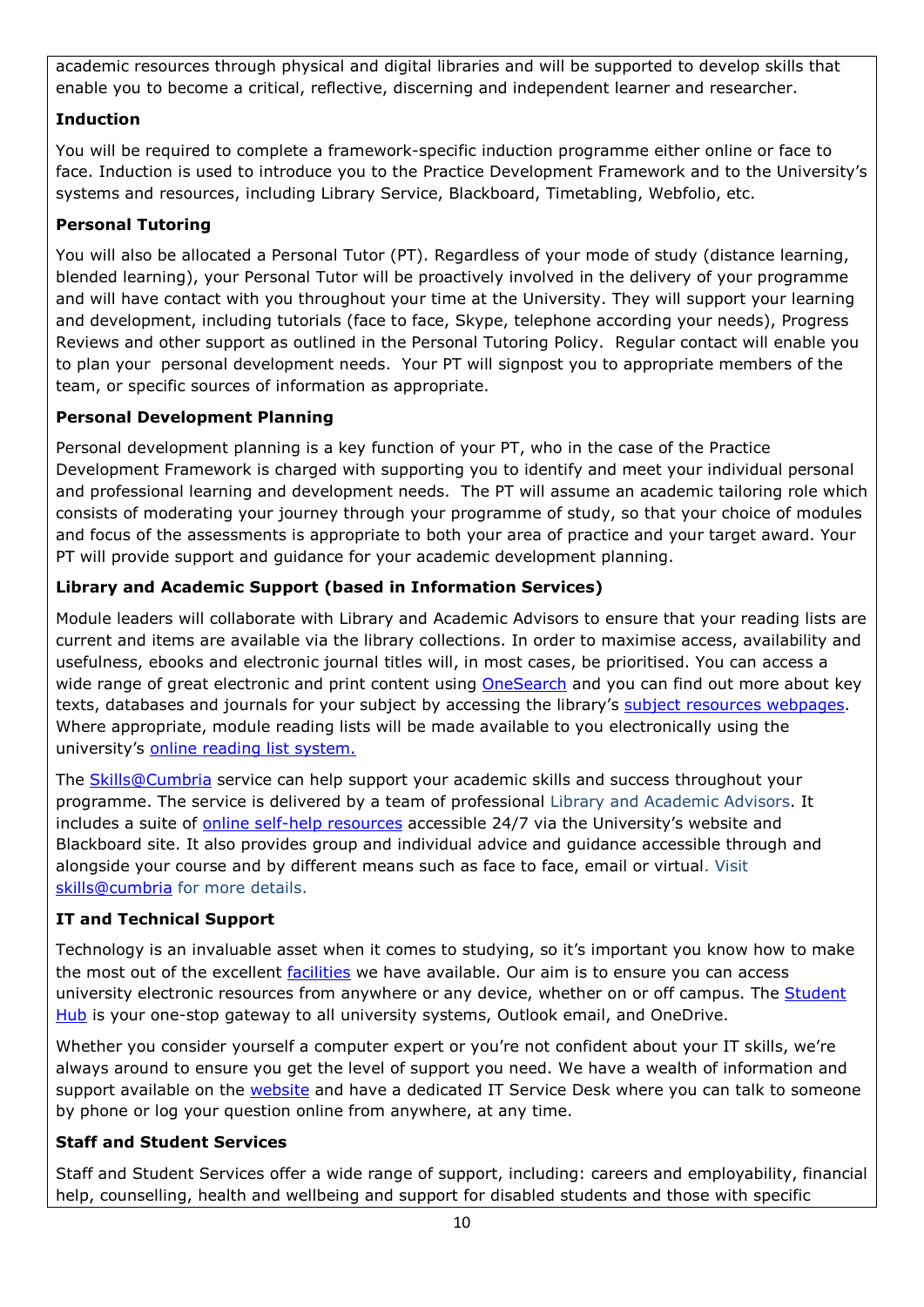learning requirements. We know that you want to get the most out of your programme, make the best use of your time and find or continue in the career you always dreamed of. Access university support and facilities easily and quickly via the **website** and/or via the Student Services guidance tile on the [Student Hub.](https://universityofcumbria.mydaycloud.com/dashboard/allsorts)

In addition to the range of guidance above, you have the opportunity to further develop your personal, academic and professional skills by taking part in a number of initiatives coordinated and delivered by professional services advisers:

#### **Head Start Plus**

Head Start Plus is also an online skills development course, designed to support students who are about or who have just started study at level 5 or 6 ( $2<sup>nd</sup>$  and  $3<sup>rd</sup>$  year undergraduate). This course is particularly recommended to students who may not have studied at HE level for some time or who are transitioning into the higher HE levels. The course provides a useful refresh on academic skills and practice and an insight into the expectations of tutors at those levels.

This course is free and available via the Open Education Platform powered by Blackboard. To access the course, follow the link to<https://openeducation.blackboard.com/cumbria> and set-up a free account with Open Education. Once logged on, select the course free of charge and work through it at your own pace.

#### **Mature Students' Events**

Whether it is a coffee morning, lunchtime gathering or a social event, there are events happening throughout the year to link you up with other mature students who will also be juggling a number of commitments alongside their studies.

#### **Help is at Hand Events**

Keep a look out for these interactive events on campus around October and January. You are encouraged to attend these as they showcase the range of support available here and gives you the opportunity to talk to people from Finance, Accommodation, the Students' Union, the Wellbeing and Disability Team etc.

#### **Career Ahead**

Career Ahead is the University's Employability Award, which gives students the opportunity to make their graduate CV stand out. Based on what employers look for in an ideal candidate, this award works with students to identify any gaps in their skill set, reflect on their experiences and develop further skills. The University of Cumbria's employability award is split into three stages: Bronze, Silver and Gold, with a further Career Ahead + Platinum level. Students' engagement in extra curricula activities such as volunteering, part-time work, project and charity work and peer mentoring are recognised within Career Ahead. To find out more or to register, email [careerahead@cumbria.ac.uk.](mailto:careerahead@cumbria.ac.uk)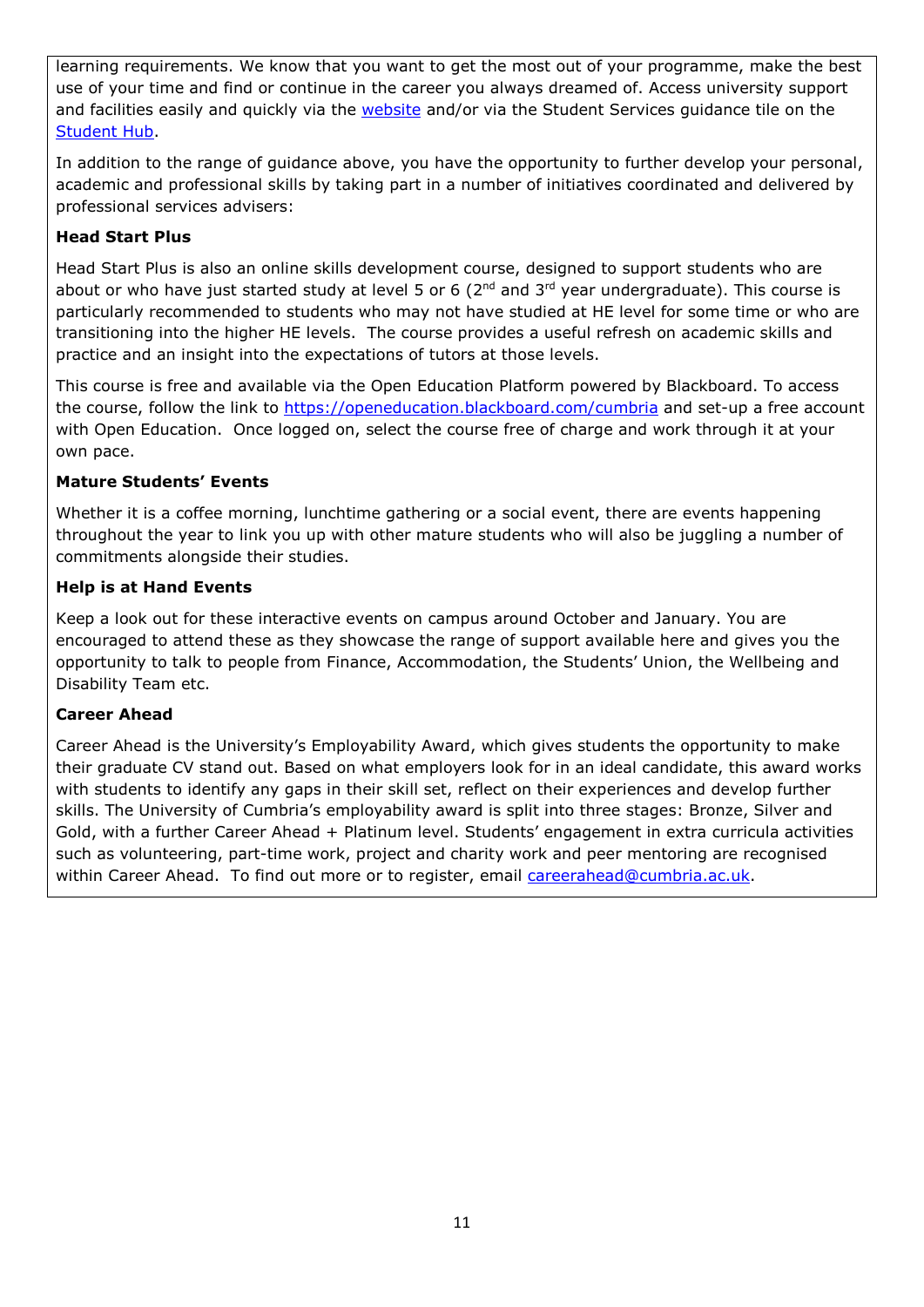| <b>Programme Curriculum Map</b>                                                                                                           |                                       |                                                                                                                                                                                                                                                                                                        |    |      |                                   |
|-------------------------------------------------------------------------------------------------------------------------------------------|---------------------------------------|--------------------------------------------------------------------------------------------------------------------------------------------------------------------------------------------------------------------------------------------------------------------------------------------------------|----|------|-----------------------------------|
| <b>Academic</b><br><b>Module</b><br><b>Module</b><br><b>Module Title</b><br><b>Credits</b><br>Status <sup>*</sup><br>Code<br><b>Level</b> |                                       | <b>Programme Outcomes</b><br>achieved                                                                                                                                                                                                                                                                  |    |      |                                   |
| 5                                                                                                                                         | <b>HCPD5018</b>                       | <b>Evidence Based Practice</b>                                                                                                                                                                                                                                                                         | 20 | Core | K2, K3, K4,<br>S1, S2, S3, S4, S5 |
| 5                                                                                                                                         | <b>HCPD5055</b>                       | Communication Skills in Health and Social Care                                                                                                                                                                                                                                                         | 20 | Core | K1, K2, K3, K4,<br>S1, S2, S3     |
| 5                                                                                                                                         | <b>HCPD5056</b>                       | Collaborative Working in Health and Social Care                                                                                                                                                                                                                                                        | 20 | Core | K1, K2, K3, K4,<br>S1, S2, S3,    |
| <b>Notes</b>                                                                                                                              |                                       |                                                                                                                                                                                                                                                                                                        |    |      |                                   |
|                                                                                                                                           |                                       | This programme operates in accordance with the University's Academic Regulations and Academic Procedures and Processes.                                                                                                                                                                                |    |      |                                   |
|                                                                                                                                           | Module pass mark: 40% (Undergraduate) |                                                                                                                                                                                                                                                                                                        |    |      |                                   |
|                                                                                                                                           |                                       | In addition to the core modules given above, you will be required to select 60 credits of optional modules from the choice available below. All modules<br>must be relevant to your area of practice and target award and have been agreed in your personal development plan with your Personal Tutor. |    |      |                                   |
|                                                                                                                                           |                                       | Optional modules may be subject to availability and viability. If an optional module will not be running, we will advise you as soon as possible and help<br>you choose an alternative module. Optional modules are normally selected 3 - 5 months in advance.                                         |    |      |                                   |
|                                                                                                                                           |                                       | To ensure that modules containing elements of negotiated and work based learning contribute to meeting the programme outcomes for your target<br>award, you must discuss and agree the content of any such modules with your Personal Tutor and document this in your personal development plan.       |    |      |                                   |
| A failed student will not be permitted to re-register on the same programme.                                                              |                                       |                                                                                                                                                                                                                                                                                                        |    |      |                                   |
|                                                                                                                                           |                                       |                                                                                                                                                                                                                                                                                                        |    |      |                                   |
| Optional modules at Level 5 on DPS Practice Development (by subject cluster)                                                              |                                       |                                                                                                                                                                                                                                                                                                        |    |      |                                   |
|                                                                                                                                           |                                       | List valid at October 2020 - To be reviewed annually to ensure continued currency                                                                                                                                                                                                                      |    |      |                                   |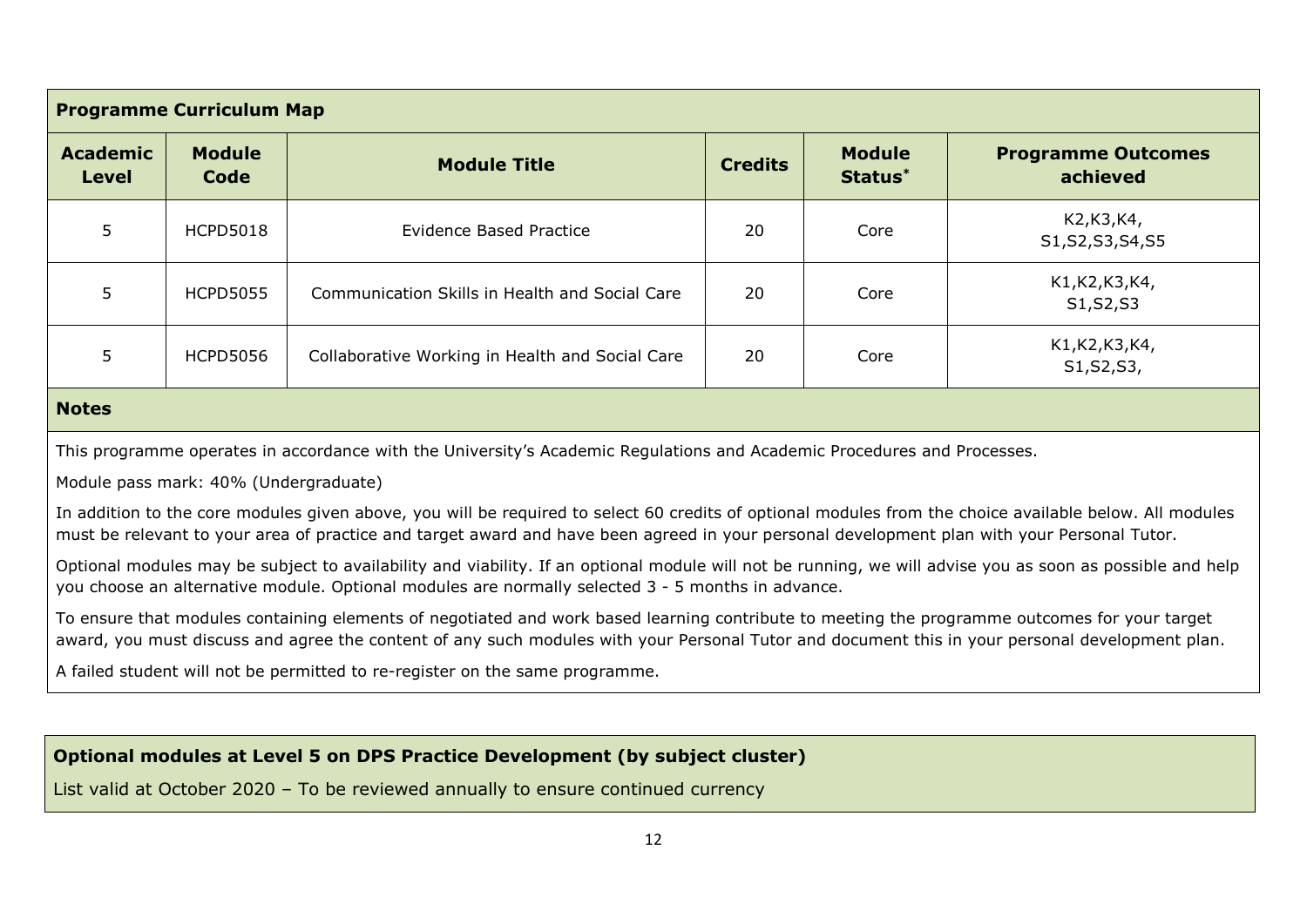| <b>Academic</b><br><b>Level</b> | <b>Module</b><br>Code                                | <b>Module Title</b>                  | <b>Credits</b> | <b>Entry requirements</b>                                                                                                                                              | <b>Programme Outcomes</b><br>achieved                                                                      |  |  |  |
|---------------------------------|------------------------------------------------------|--------------------------------------|----------------|------------------------------------------------------------------------------------------------------------------------------------------------------------------------|------------------------------------------------------------------------------------------------------------|--|--|--|
|                                 | <b>ACADEMIC AND PROFESSIONAL DEVELOPMENT MODULES</b> |                                      |                |                                                                                                                                                                        |                                                                                                            |  |  |  |
| 5                               | HCPD5002-<br>5005                                    | <b>Negotiated Learning</b>           | 20             |                                                                                                                                                                        | Will be dependent on what the<br>student negotiates to study and<br>the nature of the assessment<br>chosen |  |  |  |
| 5                               | HCPD5007-<br>5009                                    | <b>Negotiated Learning</b>           | 10             |                                                                                                                                                                        | Will be dependent on what the<br>student negotiates to study and<br>the nature of the assessment<br>chosen |  |  |  |
| 5                               | HCPD5013-<br>5014                                    | Work Based Learning                  | 40             |                                                                                                                                                                        | Will be dependent on what the<br>student negotiates to study and<br>the nature of the assessment<br>chosen |  |  |  |
| 5                               | HCPD5015-<br>5016                                    | Work Based Learning                  | 20             |                                                                                                                                                                        | Will be dependent on what the<br>student negotiates to study and<br>the nature of the assessment<br>chosen |  |  |  |
| <b>AUTISM MODULES</b>           |                                                      |                                      |                |                                                                                                                                                                        |                                                                                                            |  |  |  |
| 5                               | <b>HCPD5025</b>                                      | <b>Understanding Autism</b>          | 20             | If you have studied the<br>equivalent module at Level 4,<br>Level 6 or Level 7 (HCPD4025,<br>HCPD6025, HCPD7025) then<br>you cannot also study this<br>Level 5 version | K1, K2, K3, K4,<br>S1, S2, S3, S4, S5                                                                      |  |  |  |
| 5                               | <b>HCPD5026</b>                                      | Supporting Individuals on the Autism | 20             | Prior to studying this module,                                                                                                                                         | K1, K2, K3, K4,                                                                                            |  |  |  |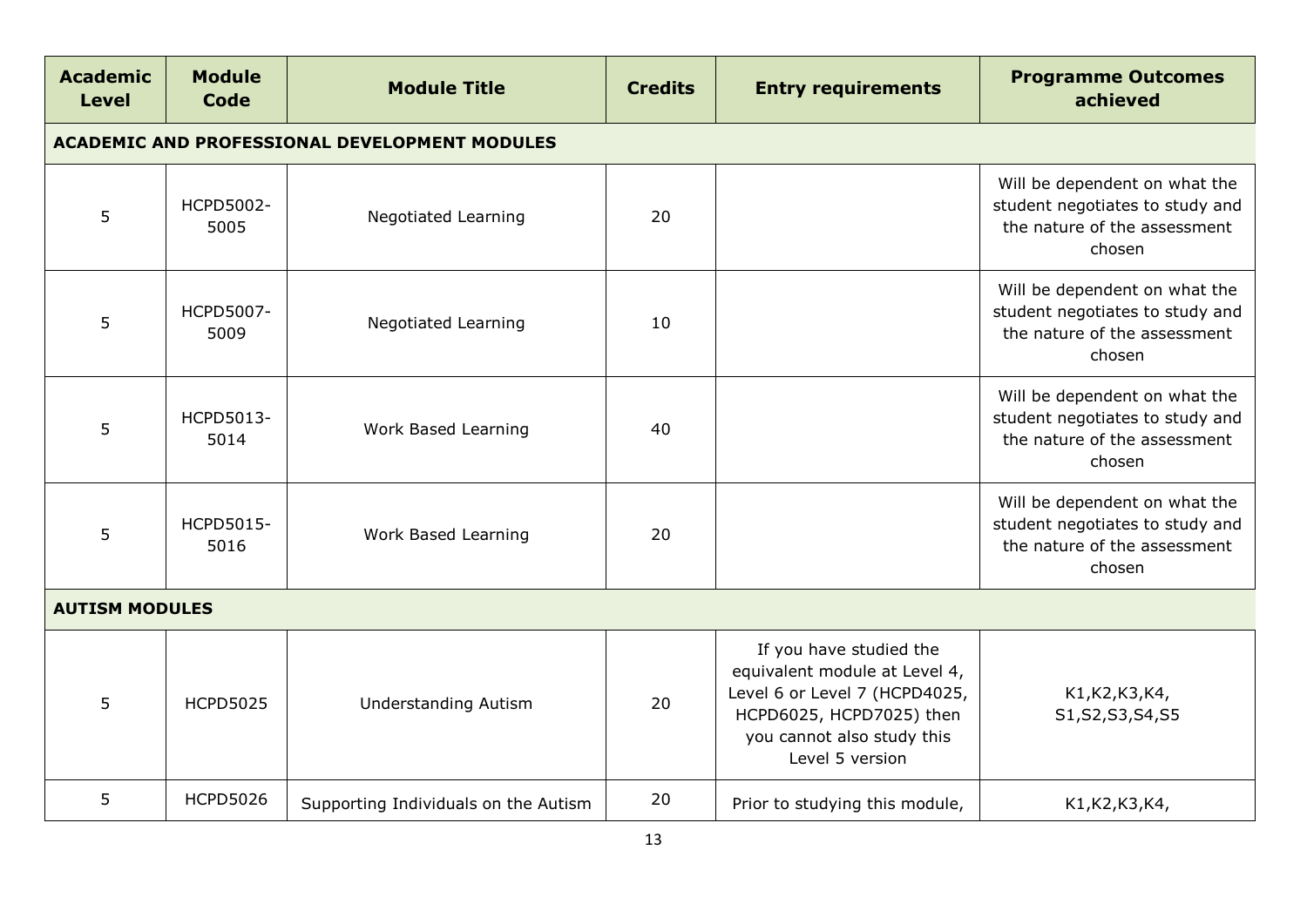|   |                                  | Spectrum                                                                              |    | you must normally have<br>studied pre-requisite module<br>HCPD5025 or equivalent.<br>If you have studied the<br>equivalent module at Level 4,<br>Level 6 or Level 7 (HCPD4026,<br>HCPD6026, HCPD7026) then<br>you cannot also study this<br>Level 5 version                                   | S1, S2, S3, S4, S5                                                                                         |
|---|----------------------------------|---------------------------------------------------------------------------------------|----|-----------------------------------------------------------------------------------------------------------------------------------------------------------------------------------------------------------------------------------------------------------------------------------------------|------------------------------------------------------------------------------------------------------------|
| 5 | <b>HCPD5027</b>                  | Working With Individuals on the<br>Autism Spectrum                                    | 20 | Prior to studying this module,<br>you must normally have<br>studied pre-requisite module<br>HCPD5026 or equivalent.<br>If you have studied the<br>equivalent module at Level 4,<br>Level 6 or Level 7 (HCPD4027,<br>HCPD6027, HCPD7027) then<br>you cannot also study this<br>Level 5 version | Will be dependent on what the<br>student negotiates to study and<br>the nature of the assessment<br>chosen |
|   | <b>DISASTER RESPONSE MODULES</b> |                                                                                       |    |                                                                                                                                                                                                                                                                                               |                                                                                                            |
| 5 | <b>HCPD5035</b>                  | Disaster Response                                                                     | 20 | This module is aimed at<br>individuals who will be<br>expected to respond in all<br>hazards disaster settings                                                                                                                                                                                 | K1, K2, K3, K4,<br>S1, S2, S3, S4, S5                                                                      |
| 5 | <b>HCPD5036</b>                  | Safety and Security for Humanitarian,<br>Disaster Response and Development<br>Workers | 20 | This module is aimed at<br>individuals who will be<br>expected to operate in austere<br>and/or hostile environments<br>whilst engaged in humanitarian<br>action                                                                                                                               | K1, K2, K3, K4,<br>S1, S2, S3, S4 S5                                                                       |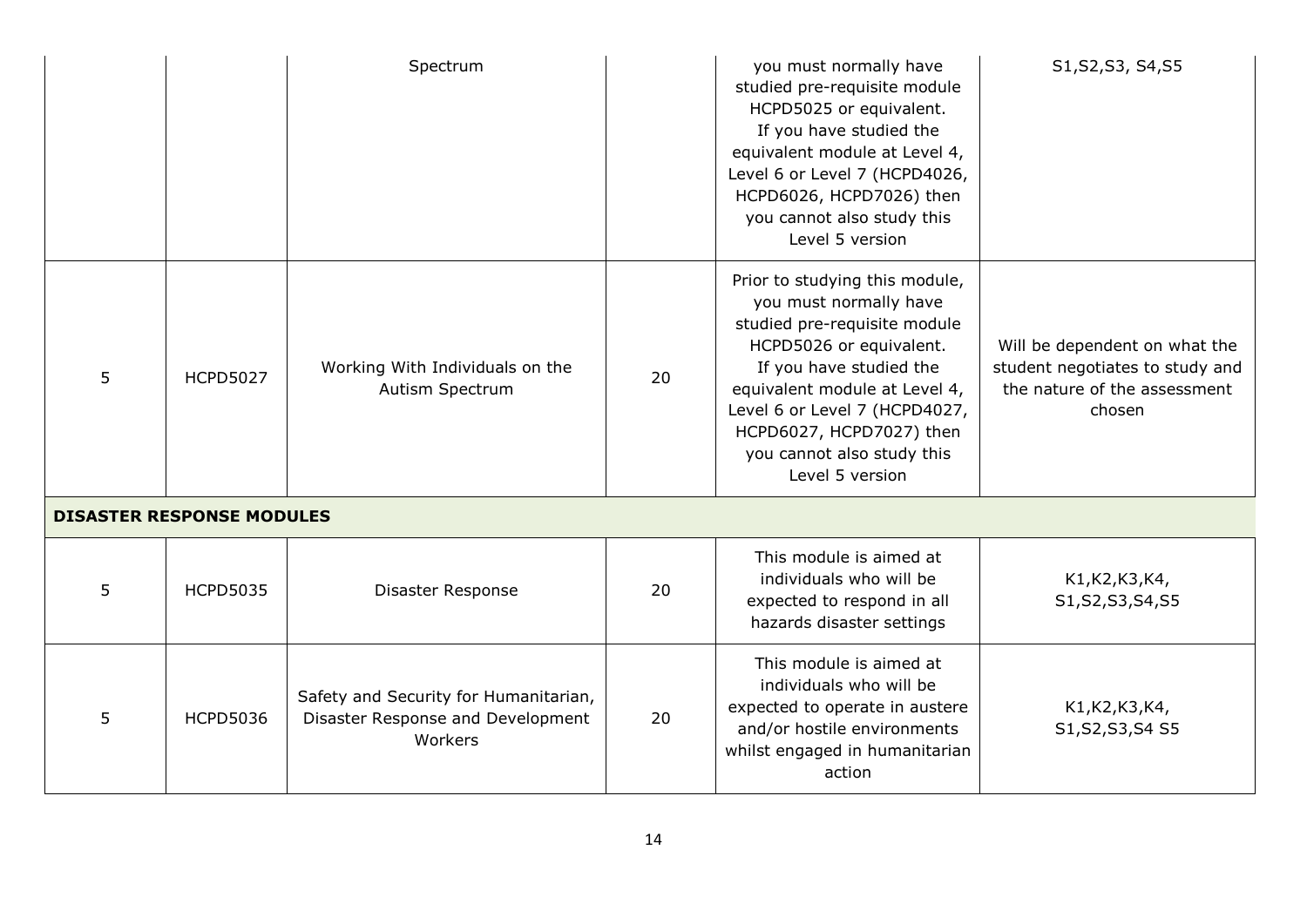| 5                                        | <b>HCPD5037</b>                   | Humanitarian Action                                                          | 20 | This module is aimed at<br>individuals who will be<br>expected to respond in<br>humanitarian, disaster<br>response and recovery settings                                                                                                                                                            | K1, K2, K3, K4,<br>S1, S2, S3, S4, S5 |
|------------------------------------------|-----------------------------------|------------------------------------------------------------------------------|----|-----------------------------------------------------------------------------------------------------------------------------------------------------------------------------------------------------------------------------------------------------------------------------------------------------|---------------------------------------|
|                                          | <b>EMERGENCY CARE MODULES</b>     |                                                                              |    |                                                                                                                                                                                                                                                                                                     |                                       |
| 5                                        | <b>HCPD5050</b>                   | Consultation and Physical<br>Examination: Health Assessment<br><b>Skills</b> | 20 | To be eligible to study this<br>module, you mustbe a qualified<br>healthcare professional with<br>access to a suitable learning<br>environment.<br>If you have studied the<br>equivalent module at Level 6<br>or Level 7 (HCPD6050,<br>HCPD7050) then you cannot<br>also study this Level 5 version | K1, K2, K3, K4,<br>S1, S2, S3, S4, S5 |
| 5                                        | <b>HCPD5051</b>                   | Care of Minor Illness and Minor<br>Injuries                                  | 20 | To be eligible to study this<br>module, you must be a<br>qualified healthcare<br>professional.<br>If you have studied the<br>equivalent module at Level 6<br>or Level 7 (HCPD6051,<br>HCPD7051) then you cannot<br>also study this Level 5 version                                                  | K1, K2, K3, K4,<br>S1, S2, S3, S4, S5 |
| <b>LEADERSHIP AND MANAGEMENT MODULES</b> |                                   |                                                                              |    |                                                                                                                                                                                                                                                                                                     |                                       |
| 5                                        | <b>HCPD5057</b>                   | Managing Self and Others                                                     | 20 |                                                                                                                                                                                                                                                                                                     | K1, K2, K3, K4,<br>S1, S2, S3, S4, S5 |
|                                          | <b>PARAMEDIC PRACTICE MODULES</b> |                                                                              |    |                                                                                                                                                                                                                                                                                                     |                                       |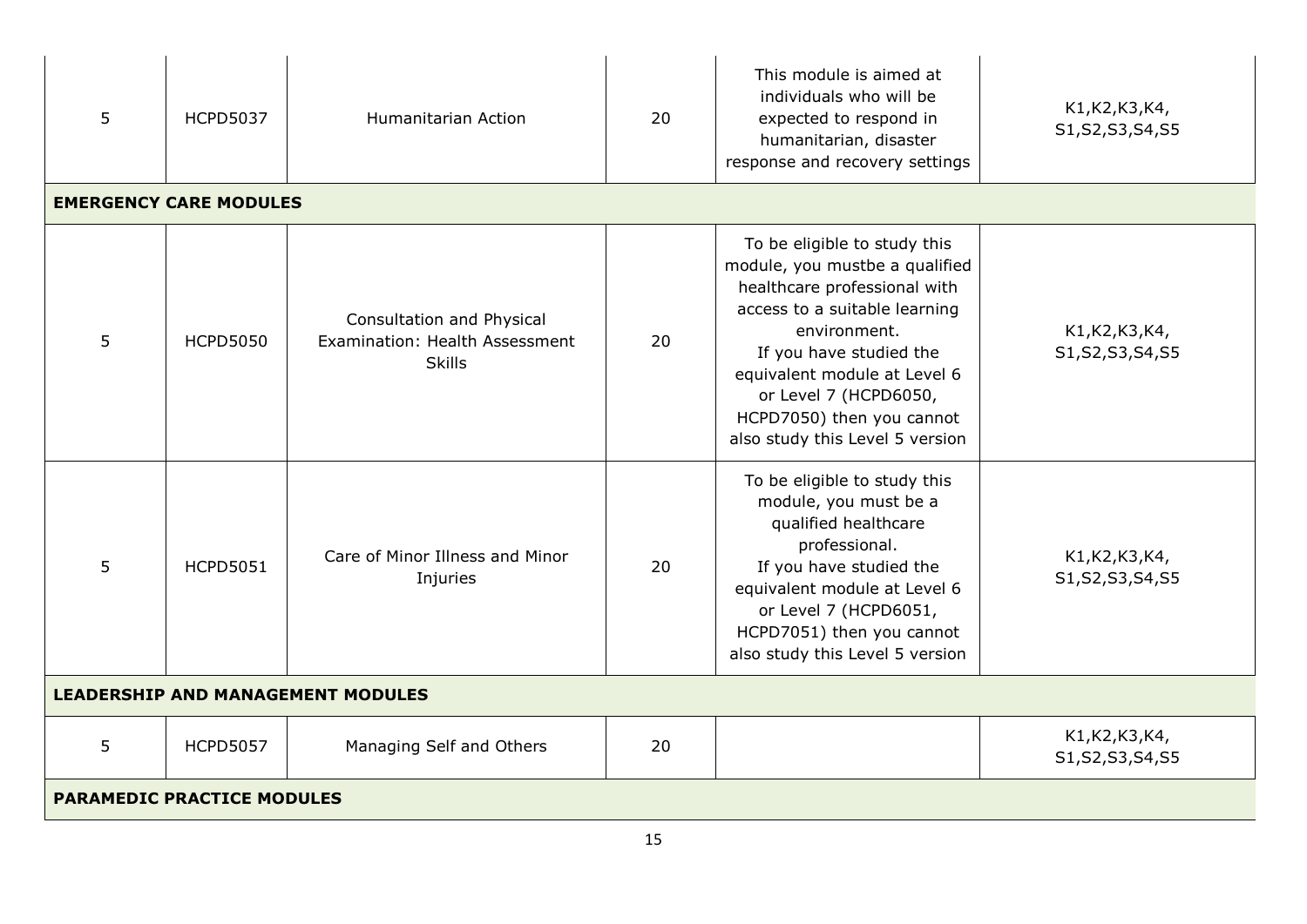| 5                                    | <b>HCPD5030</b> | Clinical Complexity in Emergency Care                                           | 20 | To be eligible to study this<br>module, you must be working<br>in an appropriate healthcare<br>environment                                                                                                                                                                                   | K1, K2, K3, K4,<br>S1, S2, S3, S4, S5 |  |
|--------------------------------------|-----------------|---------------------------------------------------------------------------------|----|----------------------------------------------------------------------------------------------------------------------------------------------------------------------------------------------------------------------------------------------------------------------------------------------|---------------------------------------|--|
| 5                                    | <b>HCPD5031</b> | Clinical Reasoning and Assessment<br>Skills in Healthcare (CRASH)               | 20 | To be eligible to study this<br>module, you must be working<br>in an appropriate healthcare<br>environment                                                                                                                                                                                   | K1, K2, K3, K4,<br>S1, S2, S3, S4, S5 |  |
| 5                                    | <b>HCPD5032</b> | Emergency Care of Women and<br>Children                                         | 20 | To be eligible to study this<br>module, you must be working<br>in an appropriate healthcare<br>environment                                                                                                                                                                                   | K1, K2, K3, K4,<br>S1, S2, S3, S4, S5 |  |
| 5                                    | <b>HCPD5033</b> | <b>Emergency Clinical Decision Making</b><br>and Problem Solving                | 20 | To be eligible to study this<br>module, you must be working<br>in an appropriate healthcare<br>environment.<br>Prior to studying this module,<br>you must normally have<br>studied pre-requisite module<br>HCPD5050 or an equivalent<br>assessment and physical<br>examination skills module | K1, K2, K3, K4,<br>S1, S2, S3, S4, S5 |  |
| <b>PROFESSIONAL PRACTICE MODULES</b> |                 |                                                                                 |    |                                                                                                                                                                                                                                                                                              |                                       |  |
| 5                                    | <b>HCPD5070</b> | Foundations in Health and Physiology                                            | 20 |                                                                                                                                                                                                                                                                                              | K1, K2, K3, K4,<br>S1, S2, S3, S4, S5 |  |
| 5                                    | <b>HCPD9100</b> | Introduction to Mentoring and<br>Assessment in Diverse Clinical<br>Environments | 0  | If you have studied the<br>equivalent module at Level 6<br>(HCPD6055) then you cannot<br>also study this Level 5 version                                                                                                                                                                     | K1,K2,<br>$S1-3$                      |  |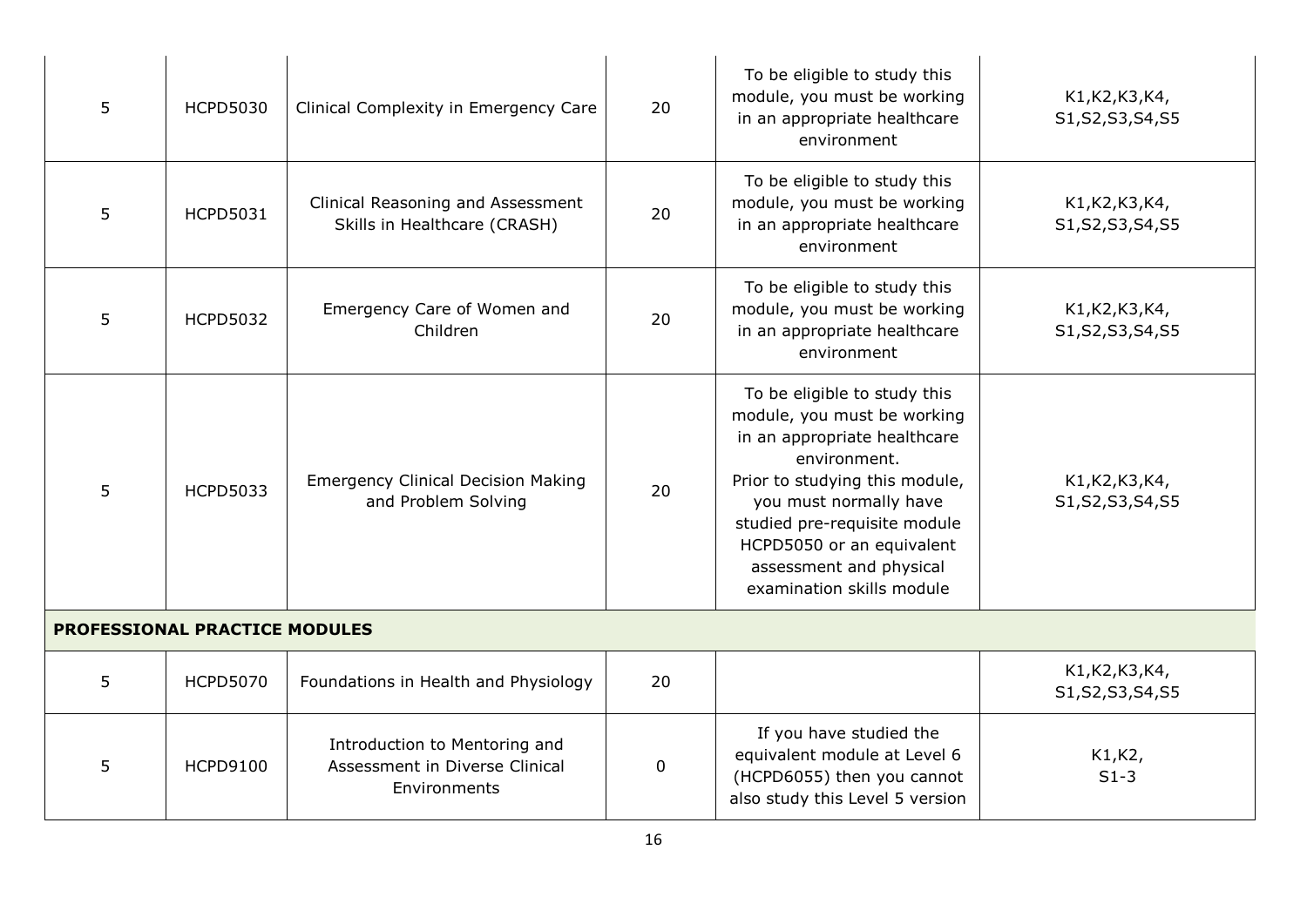| <b>SPECIALIST CARE MODULES</b> |                 |                                                                                   |    |  |                                |
|--------------------------------|-----------------|-----------------------------------------------------------------------------------|----|--|--------------------------------|
|                                | <b>HCPD5040</b> | Advancing Mental Health Across The<br>Healthcare Spectrum (Introductory<br>Level) | 20 |  | K1,K2,K3,K4,<br>S1,S2,S3,S4,S5 |

| <b>* Key to Module Statuses</b> |                                                                                                                                                                                                                                                                                                                  |  |  |  |
|---------------------------------|------------------------------------------------------------------------------------------------------------------------------------------------------------------------------------------------------------------------------------------------------------------------------------------------------------------|--|--|--|
| Core Modules                    | Must be taken and must be successfully passed                                                                                                                                                                                                                                                                    |  |  |  |
| <b>Compulsory Modules</b>       | Must be taken although it may possible to condone/compensate as a marginal fail (within the limits set out in the Academic<br>Regulations and provided that all core or pass/fail elements of module assessment have been passed)                                                                                |  |  |  |
| <b>Optional Modules</b>         | Are a set of modules from which you will be required to choose a set number to study. Once chosen, it may possible to<br>condone/compensate as a marginal fail (within the limits set out in the Academic Regulations and provided that all core or<br>pass/fail elements of module assessment have been passed) |  |  |  |
| <b>Qualificatory Units</b>      | These are non- credit-bearing pass/fail components that are used to satisfy relevant professional, statutory or regulatory body<br>professional requirements that are associated with the programme                                                                                                              |  |  |  |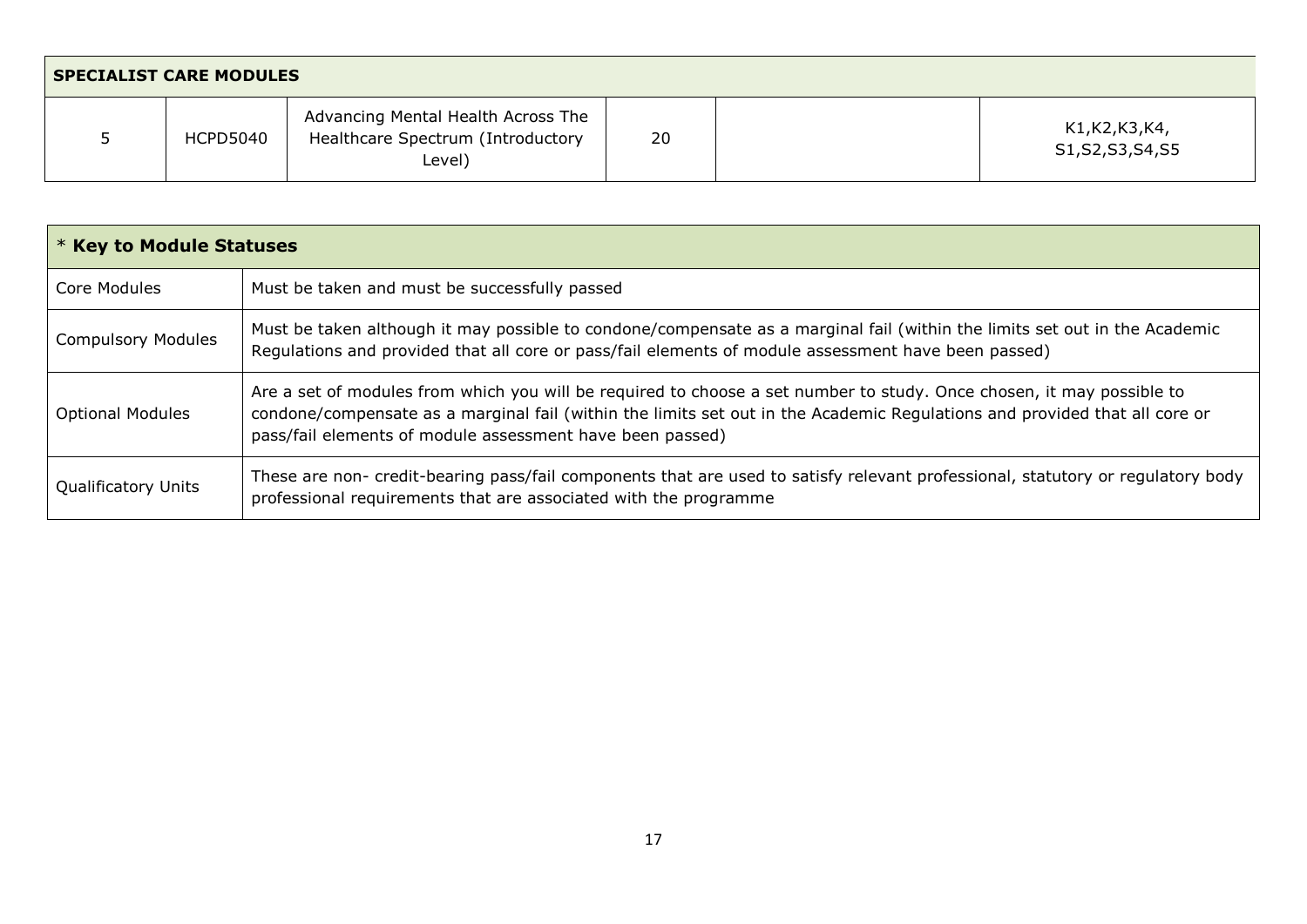# **Programme Delivery Structure: Part-Time – Examples**

20 credit modules are timetabled to run over a 12-week period, starting in September (Autumn Semester), January (Spring Semester) and April (Extended Semester). A suitable range of optional modules will always be available. You have the option to vary your pace of study and to complete the modules within a 2-year period.

| <b>September intake</b> |                                                                                                                     |                            |                                |                                                            |  |  |  |
|-------------------------|---------------------------------------------------------------------------------------------------------------------|----------------------------|--------------------------------|------------------------------------------------------------|--|--|--|
| <b>Module</b><br>Code   | $\bullet$<br><b>Module Title</b>                                                                                    | <b>Delivery Pattern</b>    | <b>Method(s) of Assessment</b> | <b>Approximate</b><br><b>Assessment</b><br><b>Deadline</b> |  |  |  |
| <b>HCPD5018</b>         | <b>Evidence Based Practice</b>                                                                                      | Autumn Semester - Year 1   | Written assignment             | December - Year 1                                          |  |  |  |
|                         | Optional module                                                                                                     | Spring Semester - Year 1   |                                | April - Year 1                                             |  |  |  |
| <b>HCPD5055</b>         | Communication Skills in Health and Social Care                                                                      | Extended Semester - Year 1 | Oral assessment/presentation   | July - Year 1                                              |  |  |  |
|                         | Optional module                                                                                                     | Autumn Semester - Year 2   |                                | December - Year 2                                          |  |  |  |
| <b>HCPD5056</b>         | Collaborative Working in Health and Social Care                                                                     | Spring Semester - Year 2   | Portfolio                      | April - Year 2                                             |  |  |  |
|                         | Optional module                                                                                                     | Extended Semester - Year 2 |                                | July - Year 2                                              |  |  |  |
|                         | Chudante exiting at this naint with 120 spedits including all sare medules would resolve a DDC Drastice Development |                            |                                |                                                            |  |  |  |

**Students exiting at this point with 120 credits including all core modules would receive a DPS Practice Development**

# **January intake**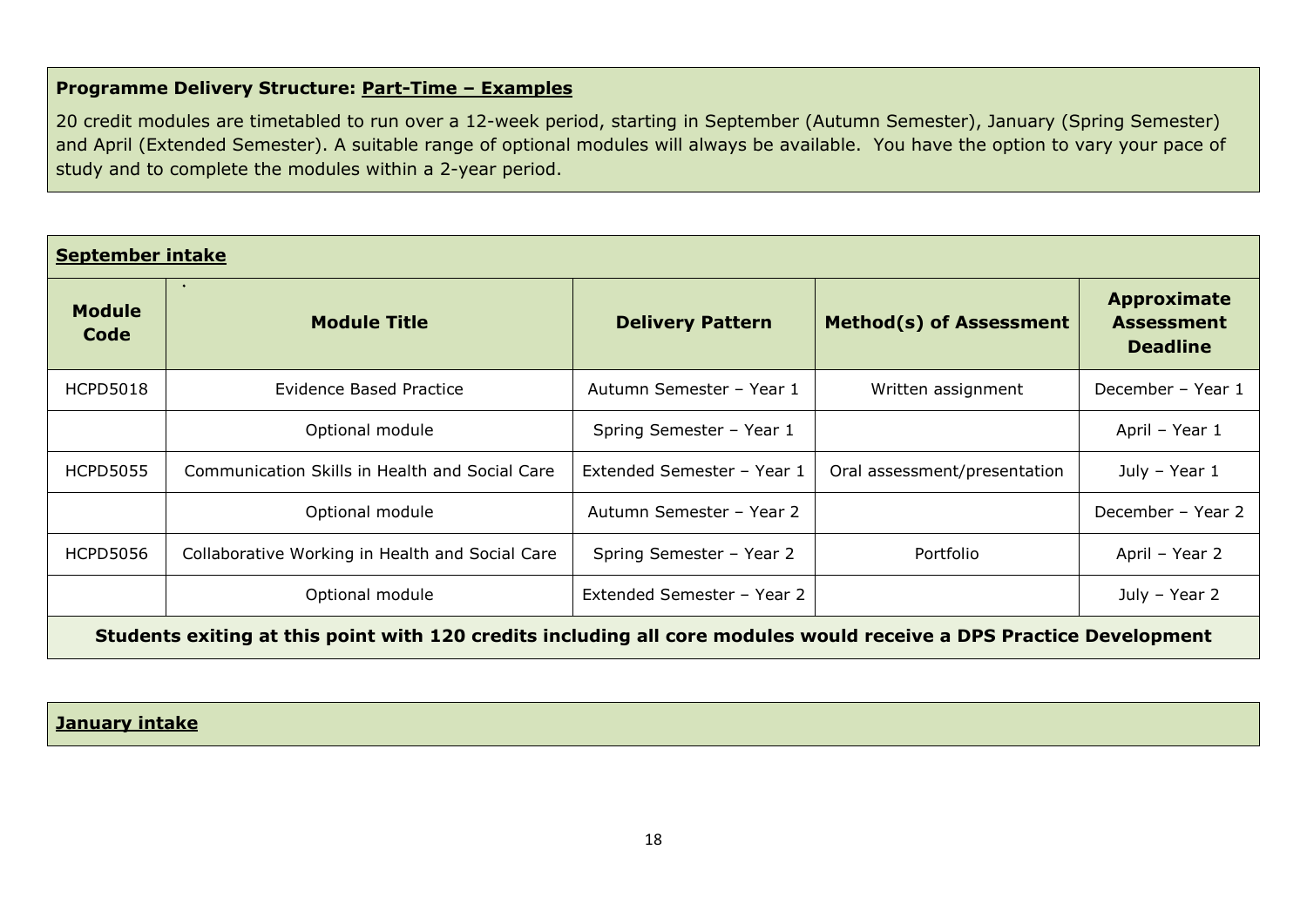| <b>Module</b><br>Code | <b>Module Title</b>                                                                                                 | <b>Delivery Pattern</b>    | <b>Method(s) of Assessment</b> | Approximate<br><b>Assessment</b><br><b>Deadline</b> |
|-----------------------|---------------------------------------------------------------------------------------------------------------------|----------------------------|--------------------------------|-----------------------------------------------------|
| <b>HCPD5018</b>       | <b>Evidence Based Practice</b>                                                                                      | Spring Semester - Year 1   |                                | April - Year 1                                      |
|                       | Optional module                                                                                                     | Extended Semester - Year 1 |                                | July - Year 1                                       |
| <b>HCPD5055</b>       | Communication Skills in Health and Social Care                                                                      | Autumn Semester - Year 2   | Oral assessment/presentation   | Dec - Year 1                                        |
|                       | Optional module                                                                                                     | Spring Semester - Year 2   |                                | April - Year 2                                      |
| <b>HCPD5056</b>       | Collaborative Working in Health and Social Care                                                                     | Extended Semester - Year 2 | Portfolio                      | July $-$ Year 2                                     |
|                       | Optional module                                                                                                     | Autumn Semester - Year 2   |                                | December - Year 2                                   |
|                       | Students exiting at this point with 120 credits including all core modules would receive a DPS Practice Development |                            |                                |                                                     |

| <b>April intake</b>   |                                                 |                            |                                |                                                            |  |  |  |  |
|-----------------------|-------------------------------------------------|----------------------------|--------------------------------|------------------------------------------------------------|--|--|--|--|
| <b>Module</b><br>Code | <b>Module Title</b>                             | <b>Delivery Pattern</b>    | <b>Method(s) of Assessment</b> | <b>Approximate</b><br><b>Assessment</b><br><b>Deadline</b> |  |  |  |  |
| <b>HCPD5018</b>       | Evidence Based Practice                         | Extended Semester - Year 1 |                                | July - Year 1                                              |  |  |  |  |
|                       | Optional module                                 | Autumn Semester - Year 1   |                                | Dec - Year 1                                               |  |  |  |  |
| <b>HCPD5055</b>       | Communication Skills in Health and Social Care  | Spring Semester - Year 1   | Oral assessment/presentation   | April - Year 1                                             |  |  |  |  |
|                       | Optional module                                 | Extended Semester - Year 1 |                                | July - Year 2                                              |  |  |  |  |
| <b>HCPD5056</b>       | Collaborative Working in Health and Social Care | Autumn Semester - Year 2   | Portfolio                      | December - Year 2                                          |  |  |  |  |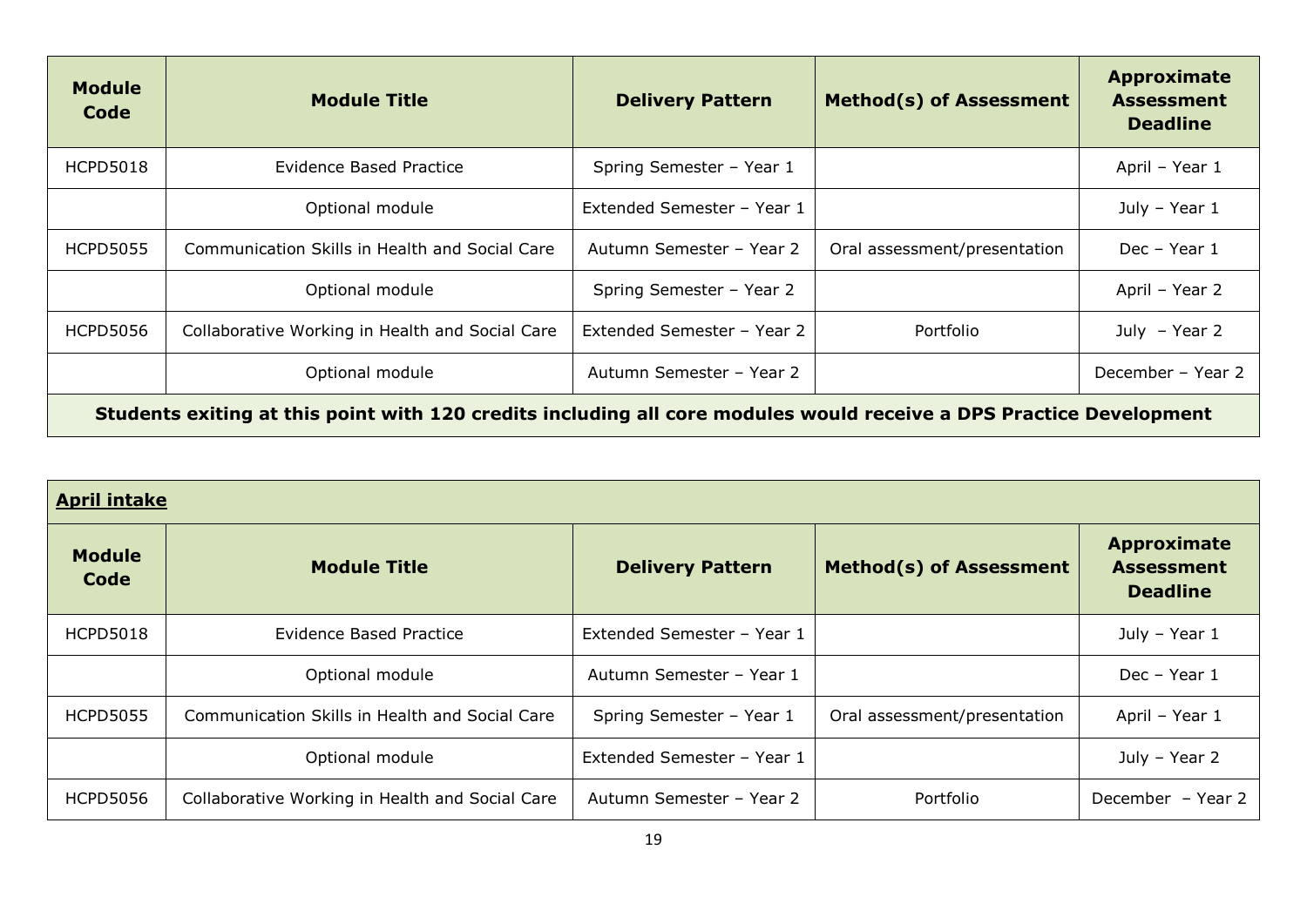| Optional module                                                                                                     | Spring Semester - Year 2 | April - Year 2 |
|---------------------------------------------------------------------------------------------------------------------|--------------------------|----------------|
| Students exiting at this point with 120 credits including all core modules would receive a DPS Practice Development |                          |                |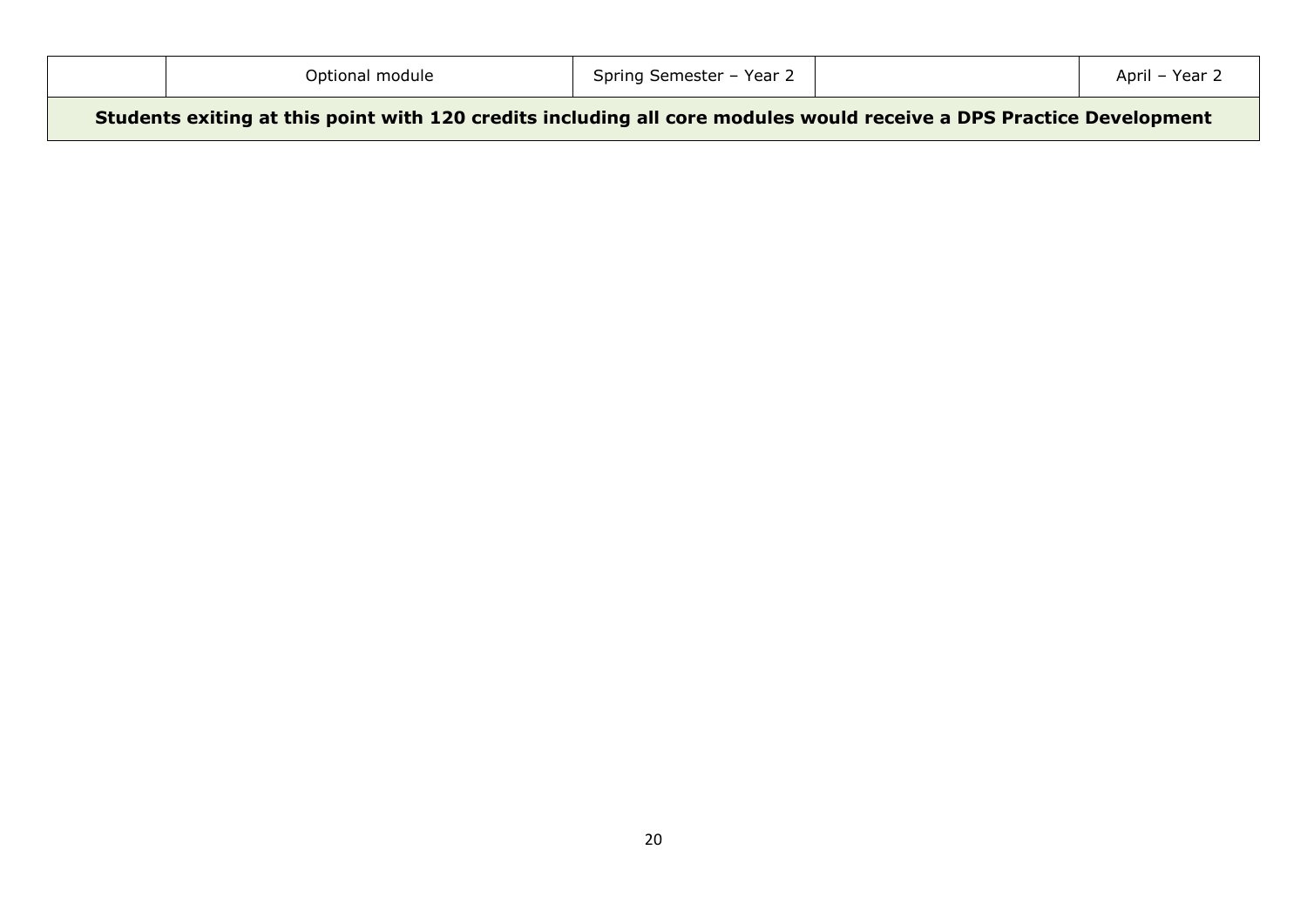# **Programme Delivery Structure: Full-Time – Examples**

20 credit modules are timetabled to run over a 12-week period, starting in September (Autumn Semester), January (Spring Semester) and April (Extended Semester). A suitable range of optional modules will always be available. You will typically study two modules at a time and the following is an example of a 1-year programme length

| <b>September intake</b>                                                                                             |                                                 |                            |                                |                                                            |
|---------------------------------------------------------------------------------------------------------------------|-------------------------------------------------|----------------------------|--------------------------------|------------------------------------------------------------|
| <b>Module</b><br>Code                                                                                               | $\bullet$<br><b>Module Title</b>                | <b>Delivery Pattern</b>    | <b>Method(s) of Assessment</b> | <b>Approximate</b><br><b>Assessment</b><br><b>Deadline</b> |
| <b>HCPD5018</b>                                                                                                     | <b>Evidence Based Practice</b>                  | Autumn Semester - Year 1   | Written assignment             | December - Year 1                                          |
|                                                                                                                     | Optional module                                 | Autumn Semester - Year 1   |                                | December - Year 1                                          |
|                                                                                                                     | Optional module                                 | Spring Semester - Year 1   |                                | April - Year 1                                             |
|                                                                                                                     | Optional module                                 | Spring Semester - Year 1   |                                | April - Year 1                                             |
| <b>HCPD5055</b>                                                                                                     | Communication Skills in Health and Social Care  | Spring Semester - Year 1   | Oral assessment/presentation   | April - Year 1                                             |
| <b>HCPD5056</b>                                                                                                     | Collaborative Working in Health and Social Care | Extended Semester - Year 1 | Portfolio                      | July - Year 1                                              |
| Students exiting at this point with 120 credits including all core modules would receive a DPS Practice Development |                                                 |                            |                                |                                                            |

# **January intake**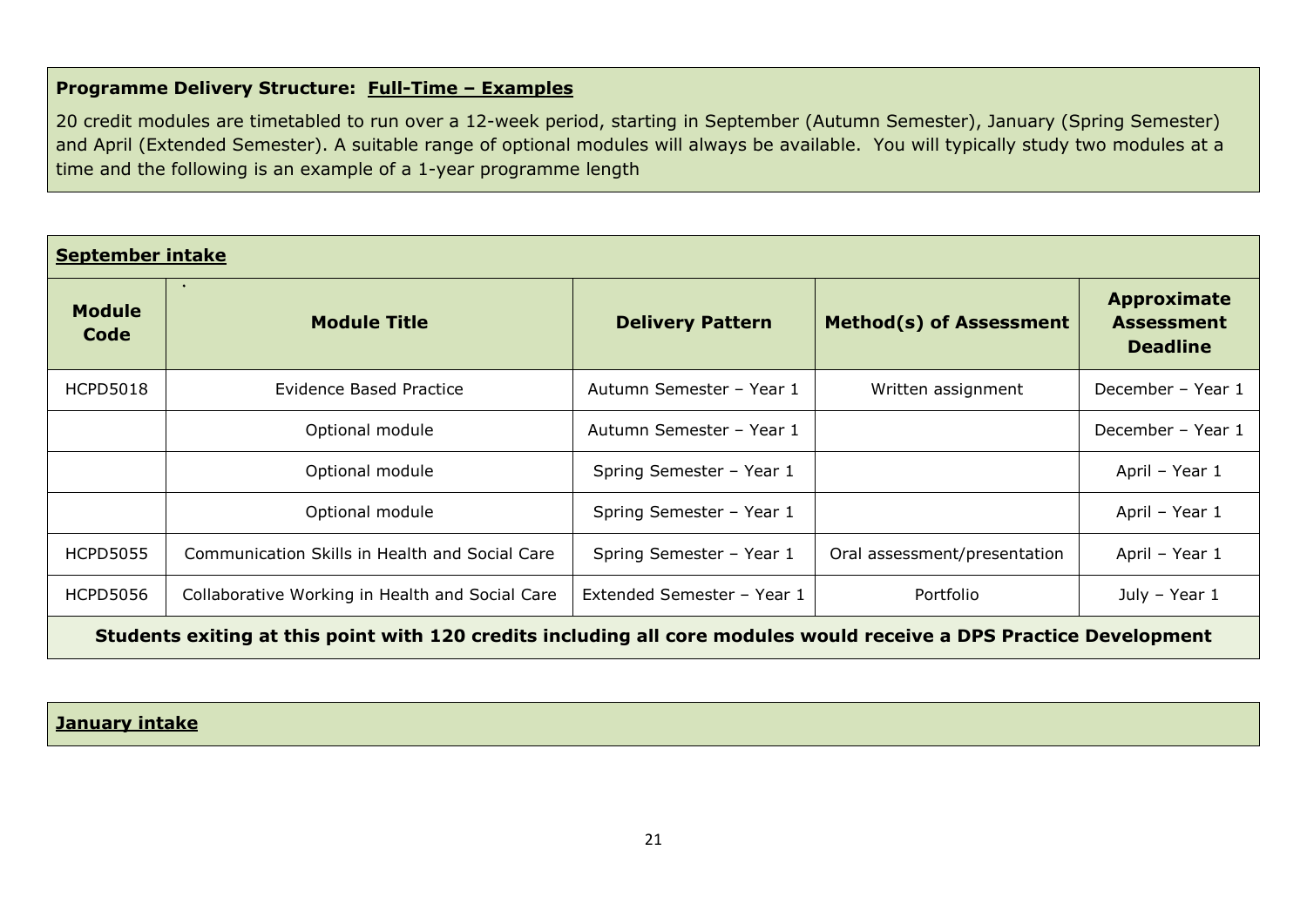| <b>Module</b><br>Code                                                                                               | $\bullet$<br><b>Module Title</b>                | <b>Delivery Pattern</b>    | <b>Method(s) of Assessment</b> | Approximate<br><b>Assessment</b><br><b>Deadline</b> |
|---------------------------------------------------------------------------------------------------------------------|-------------------------------------------------|----------------------------|--------------------------------|-----------------------------------------------------|
| <b>HCPD5018</b>                                                                                                     | <b>Evidence Based Practice</b>                  | Spring Semester - Year 1   | Written assignment             | April - Year 1                                      |
|                                                                                                                     | Optional module                                 | Spring Semester - Year 1   |                                | April - Year 1                                      |
|                                                                                                                     | Optional module                                 | Extended Semester - Year 1 |                                | July - Year 1                                       |
|                                                                                                                     | Optional module                                 | Extended Semester - Year 1 |                                | July - Year 1                                       |
| <b>HCPD5055</b>                                                                                                     | Communication Skills in Health and Social Care  | Extended Semester - Year 1 | Oral assessment/presentation   | July - Year 1                                       |
| <b>HCPD5056</b>                                                                                                     | Collaborative Working in Health and Social Care | Autumn Semester - Year 1   | Portfolio                      | December - Year 1                                   |
| Students exiting at this point with 120 credits including all core modules would receive a DPS Practice Development |                                                 |                            |                                |                                                     |

| <b>April intake</b>   |                                                |                            |                                |                                                            |
|-----------------------|------------------------------------------------|----------------------------|--------------------------------|------------------------------------------------------------|
| <b>Module</b><br>Code | $\bullet$<br><b>Module Title</b>               | <b>Delivery Pattern</b>    | <b>Method(s) of Assessment</b> | <b>Approximate</b><br><b>Assessment</b><br><b>Deadline</b> |
| <b>HCPD5018</b>       | Evidence Based Practice                        | Extended Semester - Year 1 | Written assignment             | July - Year 1                                              |
|                       | Optional module                                | Extended Semester - Year 1 |                                | July - Year 1                                              |
|                       | Optional module                                | Autumn Semester - Year 1   |                                | July - Year 1                                              |
|                       | Optional module                                | Autumn Semester - Year 1   |                                | December - Year 1                                          |
| <b>HCPD5055</b>       | Communication Skills in Health and Social Care | Autumn Semester - Year 1   | Oral assessment/presentation   | December - Year 1                                          |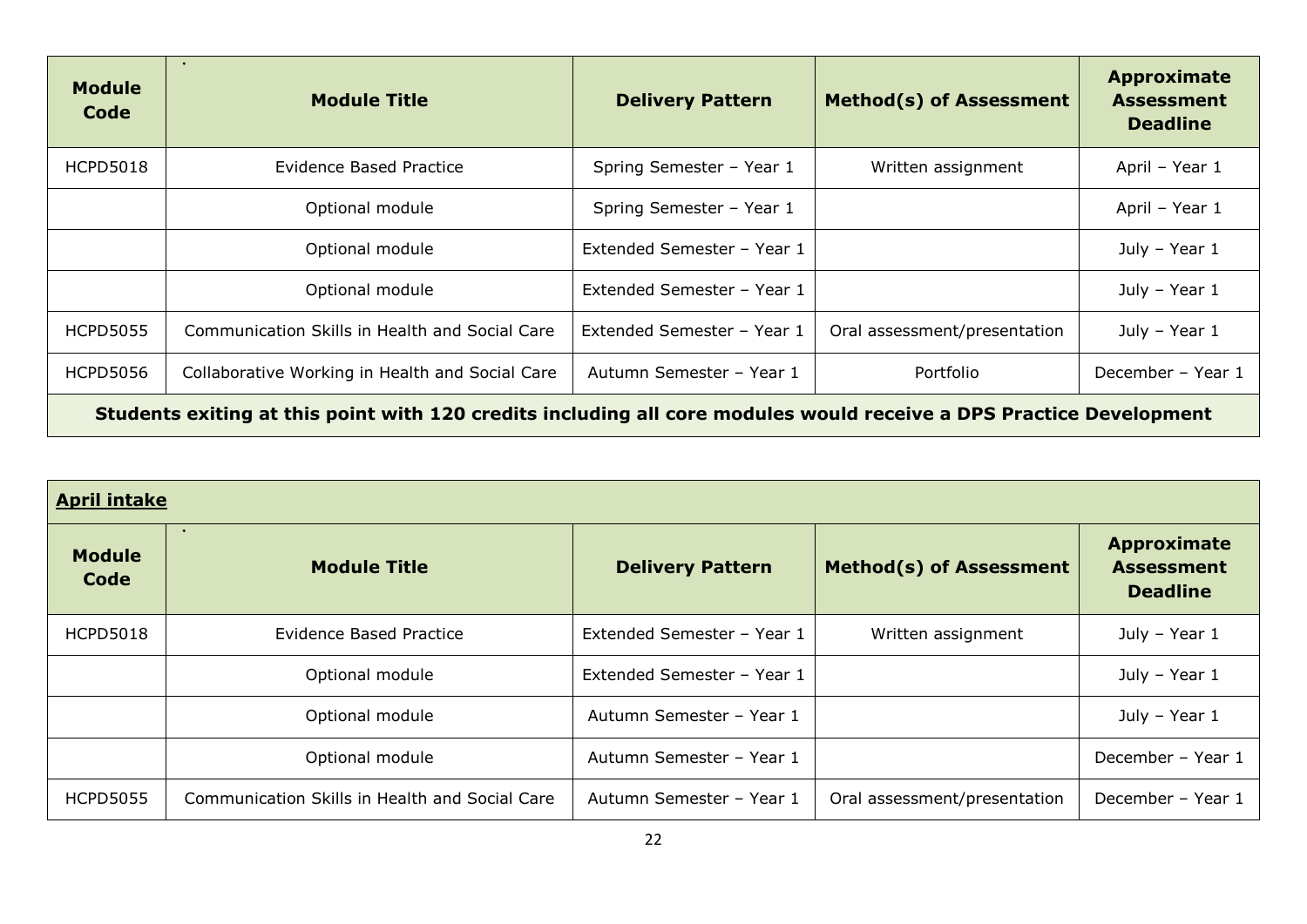| <b>HCPD5056</b> | Collaborative Working in Health and Social Care | Spring Semester - Year 1 | Portfolio | April – Year ⊥ |
|-----------------|-------------------------------------------------|--------------------------|-----------|----------------|
|                 |                                                 |                          |           |                |

**Students exiting at this point with 120 credits including all core modules would receive a DPS Practice Development**